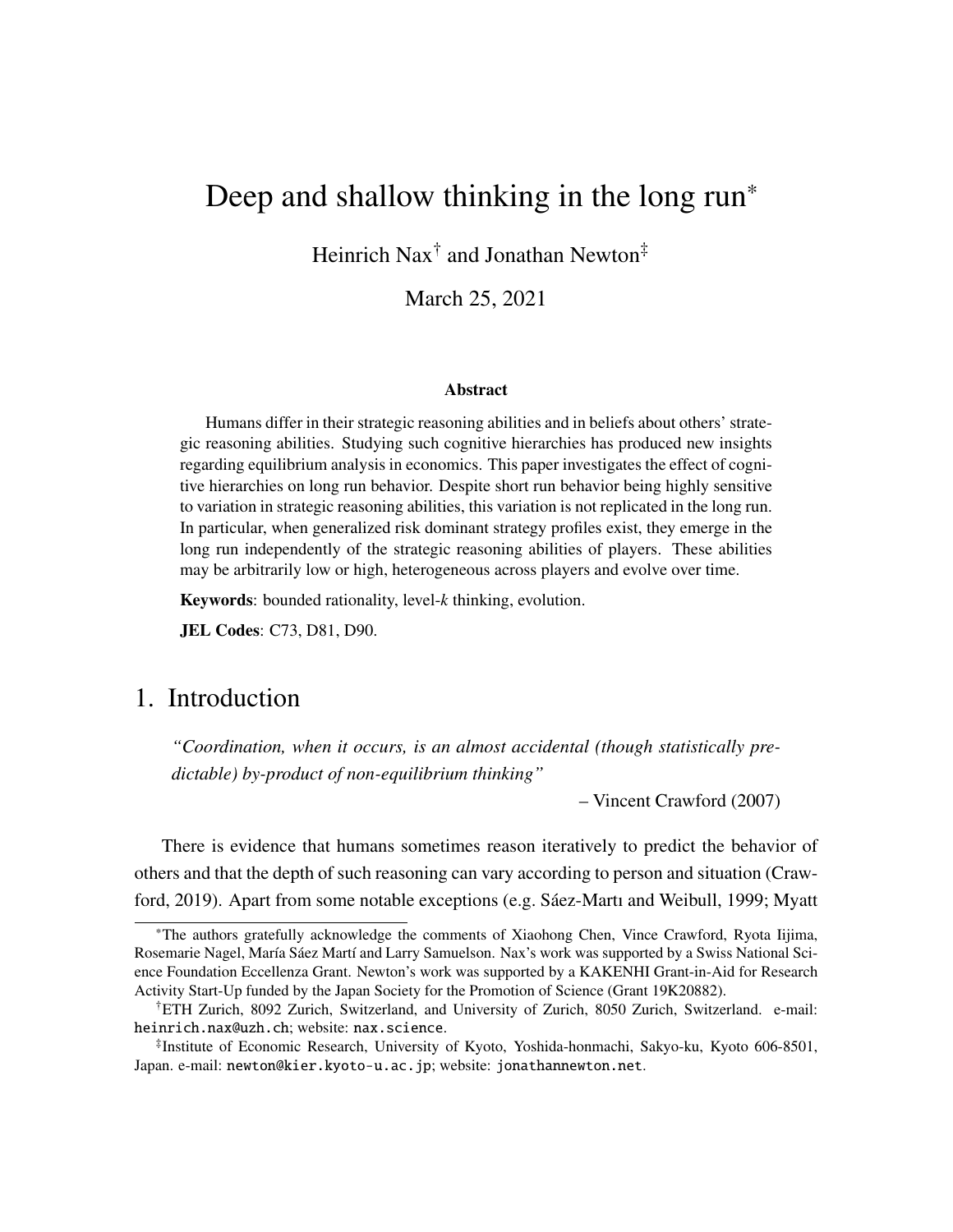| Level of rationality   | Risk dominance with two strategies<br>and uniform interaction | Generalized risk dominance |
|------------------------|---------------------------------------------------------------|----------------------------|
| $k=1$                  | <b>Blume</b> (2003)                                           | Peski (2010)               |
| $2 \leq k \leq \infty$ | ж                                                             | ж                          |
| $k = \infty$           | Myatt and Wallace (2003)                                      | ∗                          |

Figure 1: **Summary of literature.** Blume (2003) and Peski (2010) consider myopic  $(k = 1)$ players that follow the general class of processes that we consider in Section 6. Myatt and Wallace (2003) consider sophisticated  $(k = \infty)$  players who can iteratively reason to a Nash equilibrium every period. The current paper (denoted ∗) extends these results to any *k* in the generalized setting and, a fortiori, to the two strategy uniform interaction setting. Other work, discussed later, considers two player games under sample based processes (Sáez-Martı and Weibull, 1999; Matros, 2003; Khan and Peeters, 2014).

and Wallace, 2003), the literature on long run outcomes in games played in populations usually abstracts from such considerations. An open question has been whether the best known result in this literature, the emergence of (generalized) risk dominant Nash equilibria (see Peski, 2010) under broad classes of best response dynamics, is robust to such iterative reasoning. We answer this question in the affirmative. Even though short run behavior can be dramatically affected by such reasoning and convergence to Nash equilibrium may fail to occur in the short run, long run predictions are robust to all levels of reasoning by players. Moreover, these levels may be heterogeneous and may even be random, in which case they can be correlated across players.

Let us describe our model in more detail. Every period, given the current strategy profile, each player formulates a conjecture about the behavior of the other players to which he will usually, but not always, best respond. A player of level  $k = 1$  will conjecture that other players remain at the current strategy profile. Higher levels of *k* are defined iteratively. A player of level *k* will conjecture that all other players are of level *k*−1. Level *k* = ∞ involves reasoning to a Nash equilibrium strategy every period. We consider the long run behavior of this process. The long run stability of risk dominance has been known in progressively stronger forms since Young (1993a); Kandori et al. (1993). The strongest known results for various levels of *k* in specific and general settings are shown in Figure 1, with the remaining entries in the table being contributions of the current paper. In addition, our results span the table in the sense that if, as empirical work suggests (Stahl and Wilson, 1994; Nagel, 1995, onwards) and is theoretically plausible (Stahl, 1993), players have different values of *k*, or if levels of *k* are determined randomly from period to period, then the result still holds.<sup>1</sup>

<sup>&</sup>lt;sup>1</sup>Notably, in addition to epistemic considerations (Bacharach, 1992), the foundational literature on level *k* thinking explicitly studies evolutionary forces (Stahl, 1993) and behavioral dynamics (Nagel, 1995; Selten,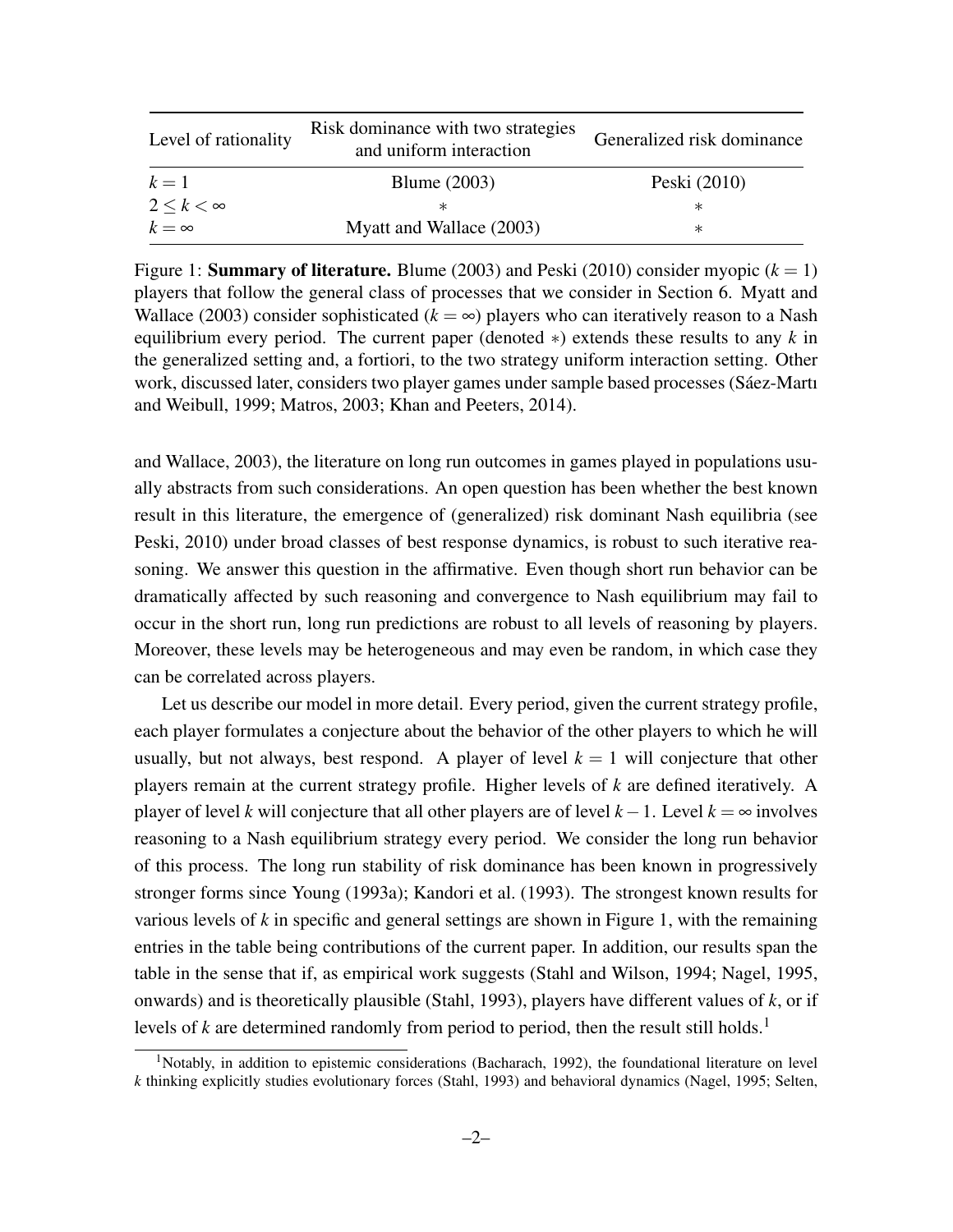For expositional reasons, we first state our main result for a level *k* version of logit choice (Theorem 1). Later, we expand our analysis to consider a broad class of dynamics in which the probability of playing a non-best response is weakly decreasing in the payoff loss that results, together with a broad class of conjectures that players can make about the behavior of other players (Theorem 3). Lastly, we consider randomness in players' conjectures (Theorem 4). To prove these results, we use recent advances in the study of asymmetric dynamics. We break down the dynamic process of strategy updating into sub-processes for each player and level of rationality and show that these sub-processes satisfy a certain type of asymmetry towards the generalized risk dominant strategy profiles. We then combine these processes using the methods of Newton (2020, 2019) to obtain an aggregate process that is also asymmetric towards such profiles. This asymmetry implies that generalized risk dominant strategy profiles are those that will be observed most often in the long run (Peski,  $2010$ )<sup>2</sup>

Applying our results to technology adoption in networked populations, we show that the strategy profile at which every player plays a risk dominant technology remains the most stable outcome for arbitrary levels of rationality (Proposition 1). We then consider the possibility of entirely random  $(k = 0)$  players and show how their presence can cause multiplicity in the number of long run stable outcomes (Theorem 2) in a way that depends subtly on the levels of more rational ( $k \ge 1$ ) players (Proposition 2). Applying our results to the second price auction, we show that the strategy profile at which every player bids his valuation emerges in the long run (Proposition 3) for a broad range of conjectures that players can form about how other players choose their bids. This result is proven by showing that an equilibrium in weakly dominant strategies is always generalized risk dominant (Theorem 5).

The paper is organized as follows. Section 2 discusses related literature. Section 3 describes level *k* logit dynamics and Section 4 gives the first iteration of our main result. Section 5 applies this result to technology adoption on networks. Section 6 gives our main result under a broad class of dynamics and a broad class of conjectures that players can make about the behavior of other players. Section 7 applies this result to second price auctions. All proofs are relegated to the appendix.

<sup>1991).</sup> The current study and those cited in Figure 1 follow in this tradition by studying long run behavior under such models.

<sup>&</sup>lt;sup>2</sup>Theorem 1 on level *k* conjectures and logit choice is, in fact, a special case of the subsequent theorems on general conjectures and general dynamics. However, given the accessibility and widespread use of level *k* models and logit choice, we present these results prior to the more abstract and general presentation.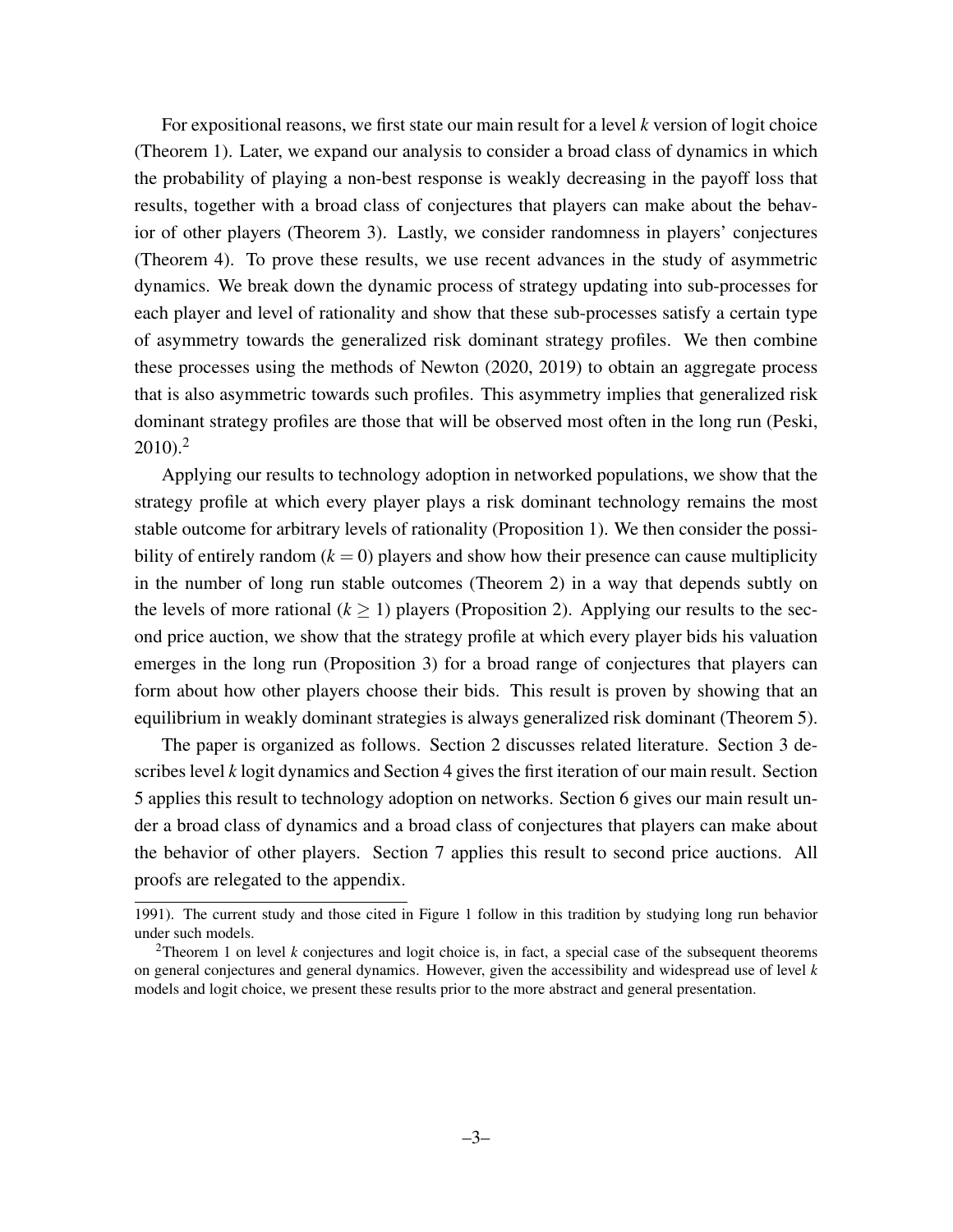# 2. Related literature

Economic experiments on static, sequential and repeated games have produced evidence to support both level *k* modeling assumptions and the possibility of heterogeneity in *k* across players. See Crawford (2019) for a recent review of this literature. Moreover, there is evidence that short run convergence to equilibrium may depend on cognitive ability (Gill and Prowse, 2016; Proto et al., 2019). However, there is also experimental evidence of a tendency for subjects to reason at progressively higher levels over time (Nagel, 1995; Duffy and Nagel, 1997). Indeed, changes in levels of *k* have been fitted to models of reinforcement learning Stahl (1999, 2000) and Bayesian updating (Ho and Su, 2013). In contrast, the main results of the current paper concern long run behavior after levels of *k* have either reached a steady state or persist above a given level. In such situations, our results predict a tendency towards risk dominant equilibria, as has been observed in several experimental settings (Van Huyck et al., 1990; Battalio et al., 2001; Heinemann et al., 2004; Cabrales et al., 2007).

There also exists a theoretical literature on the persistence of different levels of *k* in populations. The overall conclusion is that because "being right is just as good as being smart" (Stahl, 1993), heterogeneous levels of rationality can persist when players with those levels play similar strategies (see also Mohlin, 2012). Other work discusses explicit weaknesses of iterated reasoning. Stennek (2000) shows how iterated deletion of strictly dominated strategies can lead to fitness losses unless probability weight redistributed from a dominated strategy when it is deleted is only transferred to those strategies that dominate it. Geanakoplos and Gray (1991) explain how errors in assessing the value of future continuation games can lead to suboptimal play in the present. A striking way to be unable to assess the value of the future in such settings would be if a player did not use information about other player's payoffs when making decisions. As we might expect, such players will usually be eliminated from the population (Robalino and Robson, 2016). Finally, heterogeneity in other traits may interact with iterated reasoning. For example, Heller (2015) shows how being able to know far in advance when a series of repeated prisoner's dilemmas will end can be evolutionarily selected against, as when two such players are paired, it becomes impossible to sustain cooperation for a considerable number of periods before the end of the game. Similarly, collaborative decision making may lead to cooperation in prisoner's dilemmas in the absence of further reasoning, but will fail to do so if subsequent reasoning lead to defection (Newton, 2017; Rusch, 2019).

The dynamic processes that we adapt for level *k* and broader conjectures about opponents' behavior are common in the evolutionary literature. Theorem 1 concerns logit dynamics (Blume, 1993). For a detailed discussion of logit dynamics, the reader is directed to Alós-Ferrer and Netzer (2010). The general idea is that the probability of playing a non-best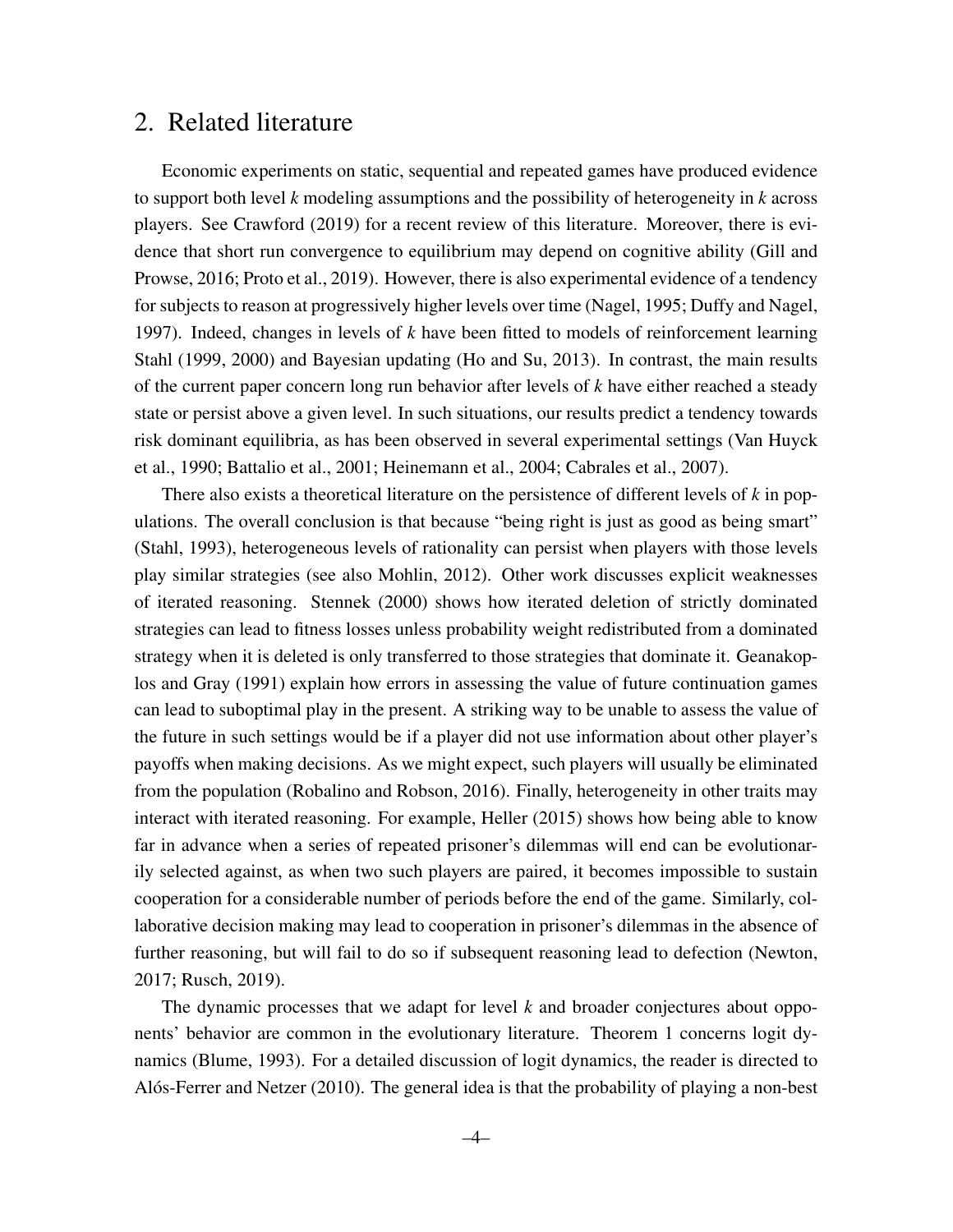response action decreases log-linearly in the payoff loss from playing that action relative to the payoff from playing a best response. If log-linearity is dropped, we obtain a much larger class of dynamics. Theorems 3 and 4 concern this class, which is close to the classes of *skewsymmetric* rules (Blume, 2003) and *payoff-based* rules (Peski, 2010). Recent experimental studies designed to explicitly test the properties of non-best response behavior finds evidence in support of such dynamics (Mäs and Nax, 2016; Lim and Neary, 2016; Hwang et al., 2018). The survey of Newton (2018) covers recent work on trait evolution and dynamics, including many of the papers discussed above.

The dynamics considered in the current paper have the current strategy profile as the state variable. This has been popular in the literature following Kandori et al. (1993). A parallel literature considers a sample based process, adaptive play (Young, 1993a), according to which members of populations are drawn to play a game against members of other populations and respond to a sample of how the game has been played in the recent past. This adds a degree of complication to the model that has been leveraged to obtain results for level *k* thinking in two player games in which one player is drawn from each of two populations. From a benchmark in which every player has  $k = 1$ , the focus of research has been on conditions under which the presence of  $k = 2$  players changes the implications of the benchmark model. Sáez-Martı and Weibull (1999) consider the bargaining model of Young (1993b) in the presence of  $k = 2$  players, Matros (2003) considers generic two player games in the presence of  $k = 2$  players, and Khan and Peeters (2014) consider generic two player games in the presence of players with any finite *k*. The general conclusion of this literature is that  $k > 1$  makes a difference if and only if a low sample size for clever players in one population causes them to foresee a change in the behavior of the opposing population the next period that does not in fact happen. However, having acted to preempt the predicted change, the clever players put in motion a sequence of transitions that moves the process to another equilibrium.

Finally, we note that there is a literature that considers possible non-convergence of certain processes to mixed Nash equilibria (see Crawford, 1974) and the role that  $k = 2$  players can have in overcoming this non-convergence (Selten, 1991; Conlisk, 1993b,a; Tang, 2001). In contrast, the dynamics of the current paper may fail to converge to Nash equilibrium in the short run due to the presence of  $k = 2$  players. However, our main results regarding long run predictions turn out to be unaffected by whether or not short run convergence occurs.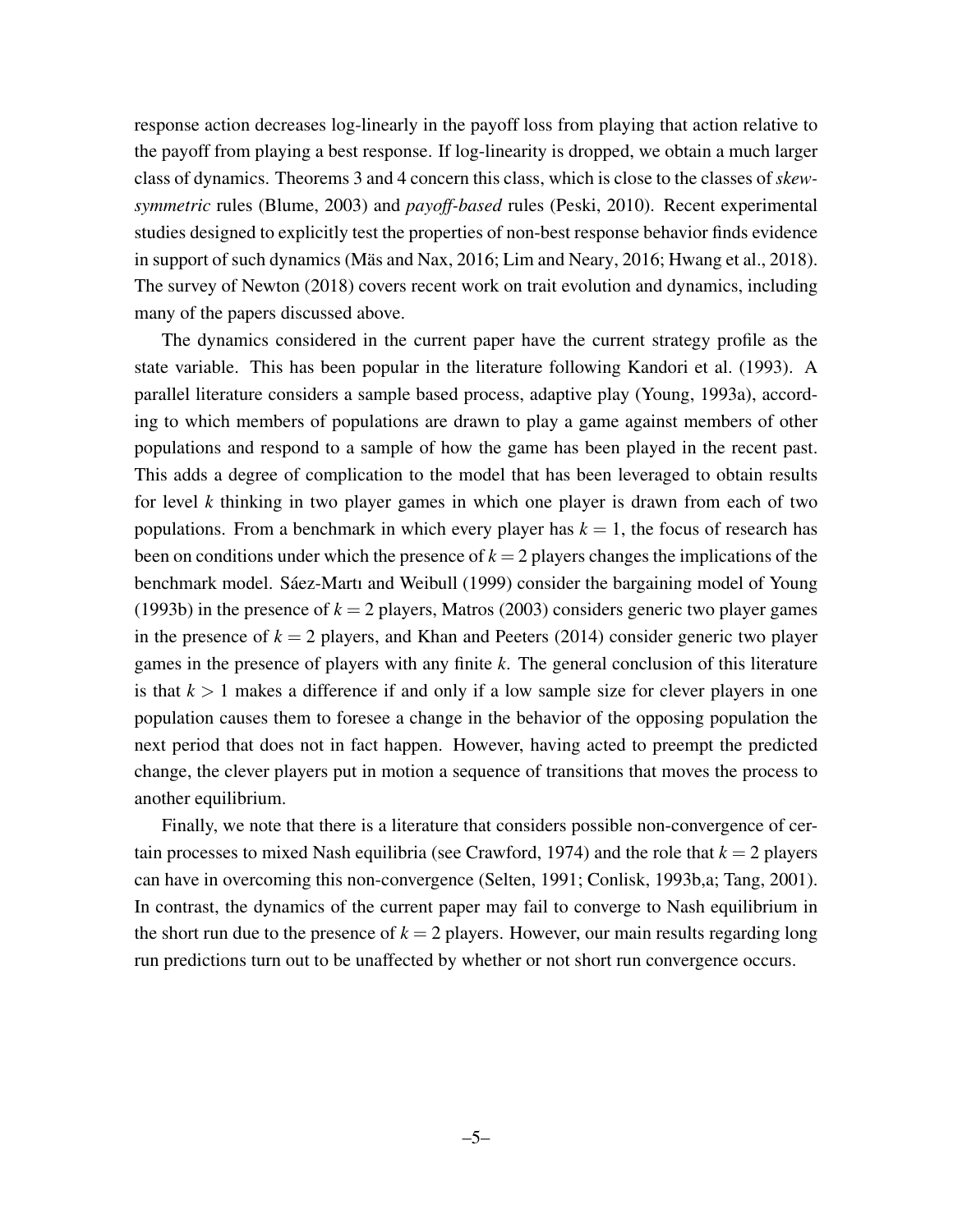# 3. Model

### 3.1 The game

Consider a normal form game  $G = (N, \{S_i\}_{i \in N}, \{U_i\}_{i \in N})$ . The set of players is *N*. Each player  $i \in N$  has a finite strategy set  $S_i$  and a strategy for player  $i$  is denoted  $s_i \in S_i$ . The set of strategy profiles is  $S = \times_{i \in N} S_i$  with generic element  $s \in S$ . Let  $s_{-i}$  denote *s* restricted to *N*  $\setminus$  {*i*}. The payoff to player *i* at strategy profile *s* is given by  $U_i(s) = U_i(s_i, s_{-i})$ . Assume that  $U_i(s_i, s_{-i}) \neq U_i(s'_i, s_{-i})$  for any  $s_i, s'_i, s_{-i}$ , which holds generically in payoffs. Cases in which it does not hold will be considered later in Sections 6 and 7.

# 3.2 Level *k* best responses

We assume that each player  $i \in N$  has a level of rationality given by an integer  $k \geq 1$ . Different players are allowed to have different values of *k*. We refer to a player with a given value of *k* as a *level k player*. A player's level will determine the conjecture he makes about the behavior of other players. In Section 6 we will allow players' levels to be random, correlated and changing over time. For now, we assume that any given player's level remains fixed and unchanging.

For a given strategy profile *s*, we denote the profile of best responses by

(1) 
$$
B^{1}(s) = (B_{i}^{1}(s))_{i \in N}, \text{ where } B_{i}^{1}(s) \in \arg \max_{s_{i} \in S_{i}} U_{i}(s_{i}, s_{-i}).
$$

We will refer to  $B^1(s)$  as the profile of *level* 1 best responses to *s*. Note that, by our genericity assumption on payoffs, best responses are uniquely determined. We also wish to consider best responses to best responses, best responses to these in turn, and so on. To do this, we recursively define *level k* best responses as

(2) 
$$
B^{k}(s) = B^{1}\left(B^{k-1}(s)\right) \text{ for } k \in \mathbb{N}, k \geq 2.
$$

Note that the difference between different levels of best response lies in the conjectured strategy profiles to which a player best responds. These conjectures are based on the iteration of the best response correspondence. More general conjectures that are not based on iterated best response will be considered in Section 6.

If the best response correspondence converges, that is if there exists *k* such that  $B^k(s) =$  $B^{k-1}(s)$  for all  $s \in S$ , then we say that the game *G* is *Nash convergent*.

**Remark 1.** If *G* is Nash convergent, then for all  $s \in S$ ,  $B^{\infty}(s) := \lim_{k \to \infty} B^k(s)$  is a Nash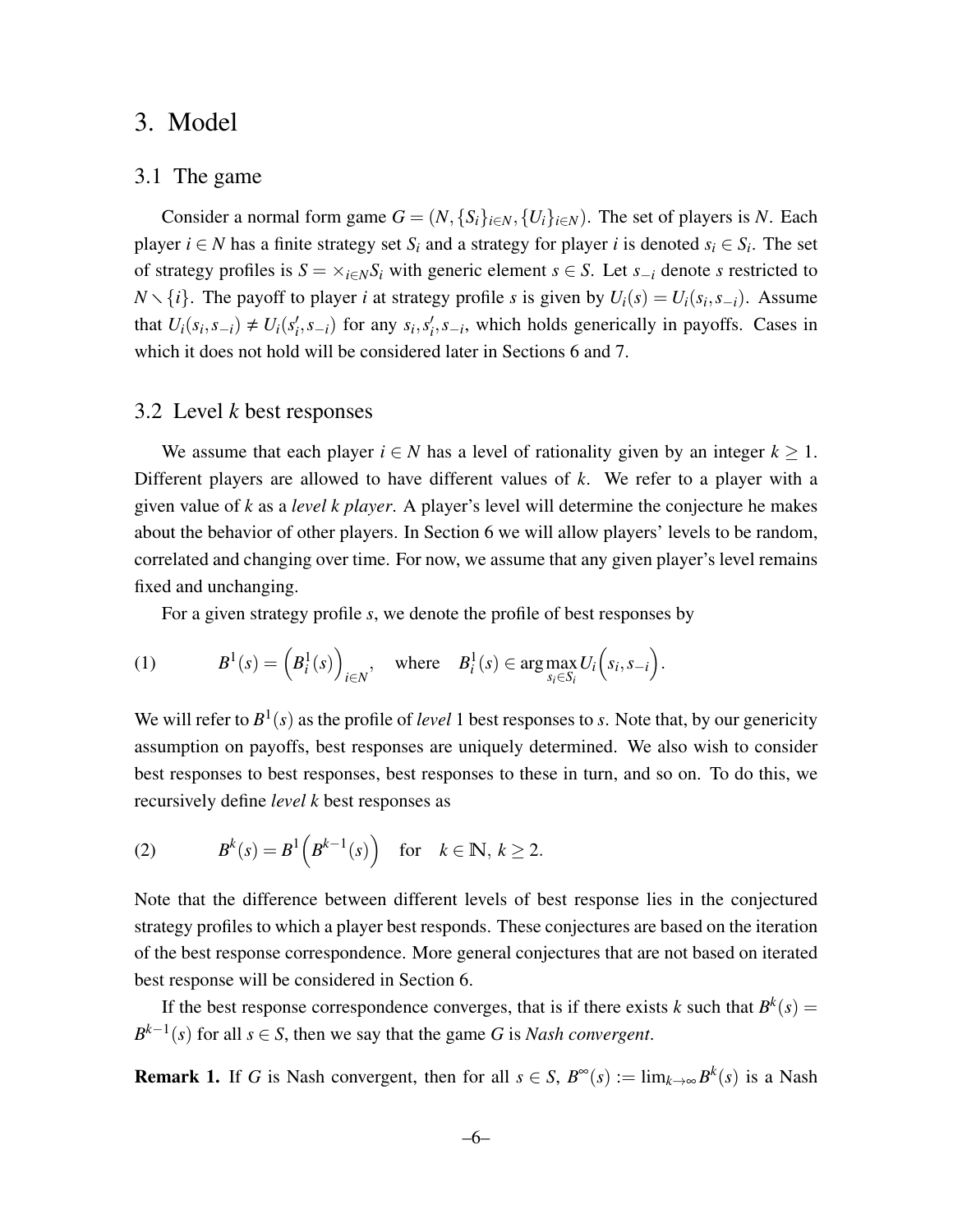$$
i \text{ is } \begin{cases} \text{active w.p. } q_i & \text{and plays } s'_i \text{ w.p.} \\ \text{inactive w.p. } (1 - q_i) & \text{and plays } s_i^{t+1} = s_i^t \end{cases} \xrightarrow{\begin{cases} Pr^1(s'_i|s^t) & \text{if } i \text{ is level } 1 \\ Pr^k(s'_i|s^t) & \text{if } i \text{ is level } k \ge 2 \end{cases}}
$$
\n
$$
\xrightarrow{\begin{array}{c} \text{Period } t \end{array}} \text{Period } t + 1 \end{cases}
$$

Figure 2: **Strategy updating.** Revision probabilities in period  $t + 1$  for different levels of rationality of player *i*.

equilibrium (Nash, 1950).

### 3.3 Level *k* logit choice

For our principal analysis we will adopt the logit choice rule. We do this as it is the best known and most commonly used stochastic behavioral rule. However, our results extend to a family of payoff dependent behavioral rules, which we shall discuss in Section 6. The standard logit choice rule (Cox, 1958; Block and Marschak, 1959) is as follows. Given a current strategy profile  $s^t$ , the probability of player *i* choosing strategy  $s_i^t$  is given by

(3) 
$$
Pr^{1}(s'_{i}|s^{t}) = \frac{e^{\frac{1}{\eta}U_{i}(s'_{i}, s^{t}_{-i})}}{\sum_{s_{i} \in S_{i}} e^{\frac{1}{\eta}U_{i}(s_{i}, s^{t}_{-i})}}, \text{ for some } \eta > 0.
$$

This is a perturbed best response rule parameterized by  $\eta > 0$ . For small values of  $\eta$ , a player following this rule will usually play a level 1 best response. Hence, we refer to the rule as *level* 1 *logit choice*. However, sometimes the player will play a non-best response. For small values of  $\eta$ , such non-best responses are rare and the level 1 best response is played almost all of the time. Analogously, we define *level k logit choice* for  $k \geq 2$ ,

(4) 
$$
Pr^{k}(s'_{i}|s^{t}) = \frac{e^{\frac{1}{\eta}U_{i}(s'_{i},B^{k-1}_{-i}(s^{t}))}}{\sum_{s_{i}\in S_{i}}e^{\frac{1}{\eta}U_{i}(s_{i},B^{k-1}_{-i}(s^{t}))}}.
$$

That is, for small values of  $\eta$ , a player following the level *k* logit choice rule will usually play a level *k* best response.

For  $\eta = 0$ , define level *k* logit choice probabilities as the limits of (3) and (4) as  $\eta \to 0$ . That is, a level *k* best response will be played with probability one.

The difference between the standard logit choice rule and the level *k* logit choice rule for  $k \geq 2$  is the conjectured play of the opposing players. Specifically, standard logit probabilities for player *i* are calculated with respect to the conjecture that other players remain playing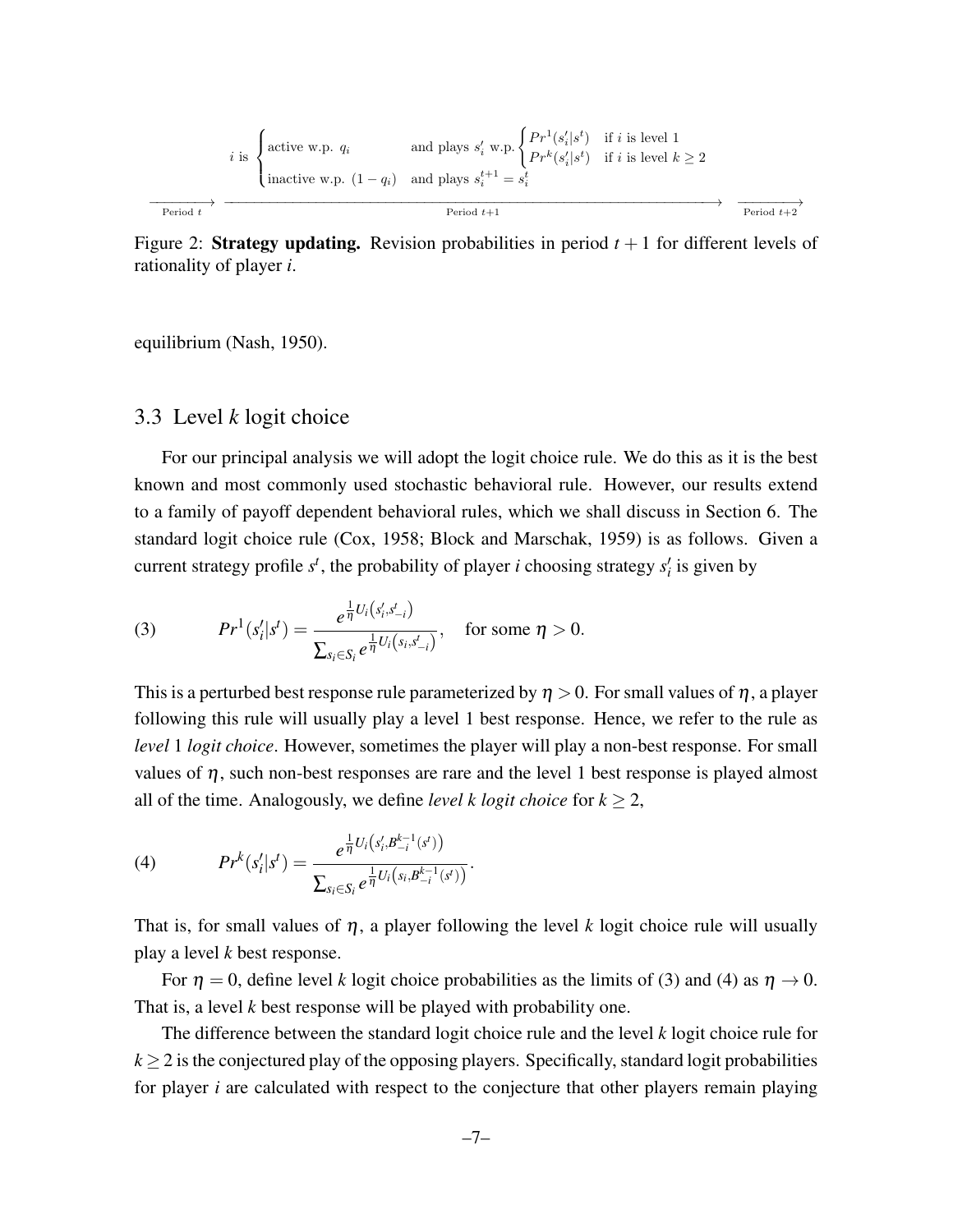their current strategies, whereas level *k* logit probabilities are calculated with respect to the conjecture that other players play level  $k - 1$  best responses.<sup>3</sup>

It follows from (4) and the definition of Nash convergence that if the game *G* is Nash convergent and players are sufficiently rational, then level  $k$  logit choice under small  $\eta$  will usually conform to the play of Nash equilibrium strategies.<sup>4</sup>

Remark 2. If the game *G* is Nash convergent then, for large enough *k*, for any current strategy profile  $s^t \in S$ , level *k* logit choice by player *i* will choose the Nash equilibrium strategy  $B_i^{\infty}(s^t)$  with probability approaching one as  $\eta \to 0$ .

# 3.4 Dynamic strategy updating

We define the *level k logit dynamics* on the state space of strategy profiles. The game is played repeatedly in discrete time and strategies are updated according to the level *k* logit choice rule. Let the strategy profile played at period *t* be  $s^t$ . At time  $t + 1$ , any given player *i* is, independently of the other players, *active* with probability  $q_i \in (0,1)$ . If *i* is not active at  $t + 1$ , then his strategy at  $t + 1$  remains the same as his strategy at  $t$ . That is,  $s_i^{t+1} = s_i^t$ . If player *i* is active at period  $t + 1$  and is of level *k*, then he updates his strategy according to the level *k* logit choice rule.

**Remark 3.** If  $k = 1$  for every player, then this process is effectively the standard logit dynamic of Blume (1993).<sup>5</sup> Players for whom  $k = 2$  correspond to the 'clever' players of Sáez-Martı and Weibull (1999); Matros (2003).

Remark 4. Let *G* be Nash convergent and every player have a level *k* high enough that  $B^{k-1}(\cdot) = B^{\infty}(\cdot)$ . Under the unperturbed ( $\eta = 0$ ) dynamic, if the strategy profile at time *t* is  $s<sup>t</sup>$ , then with probability at least  $\prod_{i \in N} q_i$ , the strategy profile at time  $t + 1$  will be the Nash equilibrium  $B^{\infty}(s^t)$ . High rationality players that achieve such coordination correspond to the 'sophisticated' players of Myatt and Wallace (2003).

Remarks 3 and 4 illustrate that the level *k* logit dynamics bridge the gap between perturbed best response dynamics in the style of Kandori et al. (1993); Young (1993a) and instantaneously jumping to a Nash equilibrium. Indeed, an important implication of the current paper is that certain results are robust across this entire class of models.

<sup>&</sup>lt;sup>3</sup>Note that players' conjectures do not consider the possibility that other players' choices are perturbed. This is in contrast to, for example, the 'noisy introspection' model of Goeree and Holt (2004). For more general conjectures about the behavior of others, see Section 6.

<sup>&</sup>lt;sup>4</sup>In fact, it can be checked that, given current strategy profile  $s<sup>t</sup>$ , logit choice probabilities under a sequence of decreasing values of  $\eta$  correspond to a sequence that identifies  $B^{\infty}(s^t)$  as a proper equilibrium under the definition of Myerson (1978).

<sup>&</sup>lt;sup>5</sup>See Alós-Ferrer and Netzer (2010) for an extended discussion of this process and Sandholm (2010); Newton (2018) for discussion of related processes.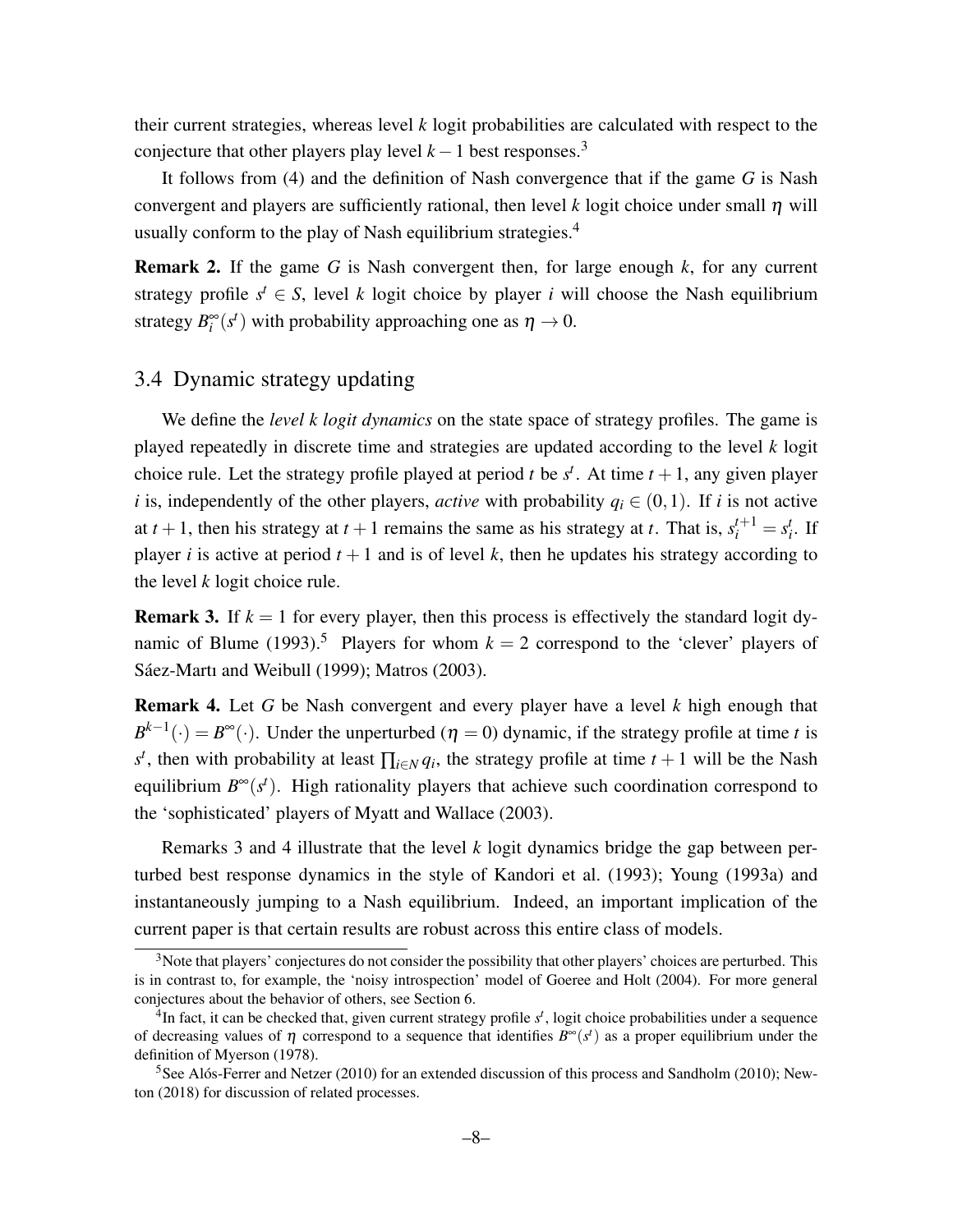### 3.5 Stochastic stability

Under the level *k* logit dynamics with  $\eta > 0$ , any state can be reached from any other state. Therefore the process is irreducible and has a unique stationary distribution, which we denote  $\pi_n$ . The stationary distribution gives the proportion of time that the process will spend at any strategy profile in the long run. We are interested in dynamics that are close to best response dynamics, that is when  $\eta$  is small.

It can be shown by standard arguments (Foster and Young, 1990) that  $\pi_{\eta}$  converges as  $\eta \to 0$ . Denote this limiting stationary distribution by  $\pi_0$ . If  $\pi_0(s) > 0$ , we say that *s* is *stochastically stable.* If  $\pi_0(s) = 1$ , we say that *s* is *uniquely stochastically stable*. For small values of  $\eta$ , the process will spend almost all of its time at stochastically stable strategy profiles. Thus the identity of stochastically stable states tells us which strategy profiles we can expect to be played most of the time in the long run.

# 4. Main result

Our main result is that results on the stability of risk dominant strategy profiles under standard  $(k = 1)$  perturbed best response dynamics are robust to level k updating. We shall withhold discussion of why the result is novel, interesting and non-obvious until after presenting it. First, we shall define the concept of risk dominance that we use, *generalized risk dominance* (Peski, 2010).

Consider any given strategy profile and label it  $s<sup>A</sup>$ . Without loss of generality, we label the strategies of every player at  $s^A$  as *A*, so that  $s_i^A = A$  for all  $i \in N$ . If a pair of strategy profiles  $s, s'$  are such that every player plays A at at least one of  $s$  and  $s'$ , then we say that  $s$ and *s'* are *A-associated* (see Figure 3). Generalized risk dominance of *s*<sup>*A*</sup> holds when, for any two *A*-associated strategy profiles, the incentives to play *A* at one of these profiles outweighs any incentive not to play  $A$  at the other profile.<sup>6</sup>

#### Definition 1 (Generalized risk dominance).

Profile  $s<sup>A</sup>$  is *generalized risk dominant* (GR-dominant) if, for all *A*-associated strategy profiles  $s', s''$ , for all  $i \in N$ ,

(5) 
$$
U_i(A, s'_{-i}) + U_i(A, s''_{-i}) \ge \max_{s_i \neq A} U_i(s_i, s'_{-i}) + \max_{s_i \neq A} U_i(s_i, s''_{-i}).
$$

Substituting  $>$  for  $\geq$  in (5) gives the definition of *strict generalized risk dominance*.

 $6$ Peski (2010) defines ordinal and cardinal forms of GR-dominance. The definition we use corresponds to the cardinal form.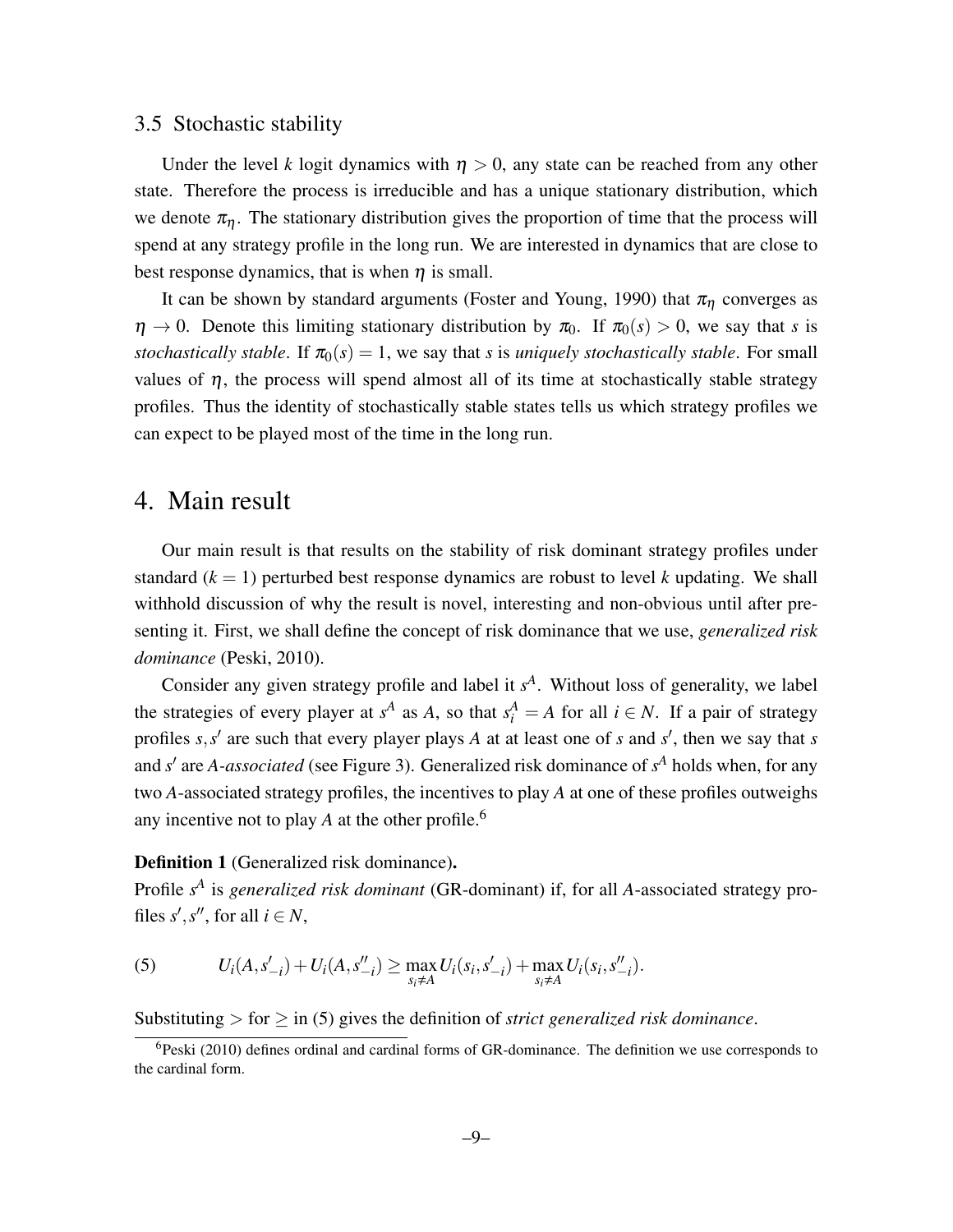$$
\begin{array}{ccc}\n & s^A & s & s' & s^B \\
\text{Alice} & A & A & B & B \\
\text{Bob} & A & B & A & B\n\end{array}
$$

Figure 3: *A*-association. Consider the illustrated example with two players and two strategies, labeled *A* and *B*, for each player. It can be seen that *s A* is *A*-associated with every other strategy profile. Furthermore, *s* is *A*-associated with *s'*, as every player plays *A* at at least one of these two profiles. However, *s* is not *A*-associated with  $s^B$ , as Bob plays *A* at neither of these profiles. Finally,  $s'$  and  $s^B$  are not *A*-associated, as Alice plays *A* at neither of these profiles.

Remark 5. With two players and two strategies, (strict) GR-dominance is equivalent to (strict) risk dominance of Harsanyi and Selten (1988). We consider this further in Section 5. For two players and more than two strategies, (strict) GR-dominance implies (strict)  $\frac{1}{2}$ dominance of Morris et al. (1995). Conversely, when there are many players but payoffs are a linear sum of payoffs from two player interactions, a strong form of  $\frac{1}{2}$ -dominance implies GR-dominance (Peski, 2010). In general, however, these concepts are independent (see also Iijima, 2015).

We are now ready to state our main Theorem. Risk dominance is robustly selected for under the entire class of level *k* logit dynamics.

Theorem 1. *Under the level k logit dynamics*

- *• If s<sup>A</sup> is GR-dominant, then s<sup>A</sup> is stochastically stable.*
- *• If s<sup>A</sup> is strictly GR-dominant, then s<sup>A</sup> is uniquely stochastically stable.*

Remark 6. It is known that stochastic stability of GR-dominant profiles holds under a class of payoff dependent behavioral rules (see Section 6) that includes logit (Peski, 2010). This is a generalization of earlier results concerning the stochastic stability of risk dominant profiles in 2 by 2 games (Kandori et al., 1993; Young, 1993a; Blume, 1993, 2003). It is further known that these results are robust to heterogeneity in behavioral rules (Newton, 2020). However, unlike the above work, the current work considers non-myopic conjectures. Specifically, the above papers consider smoothed best responses to the current strategy profile *s t* , whereas we consider smoothed best responses to a variety of conjectures based on *s t* . Furthermore, we allow heterogeneity in these conjectures across players.

Remark 7. The seminal papers of Kandori et al. (1993); Young (1993a); Blume (1993) can be considered to have made two principal contributions. (I) The unperturbed ( $\eta = 0$ ) dynamic eventually converges to a Nash equilibrium with probability one (under conditions of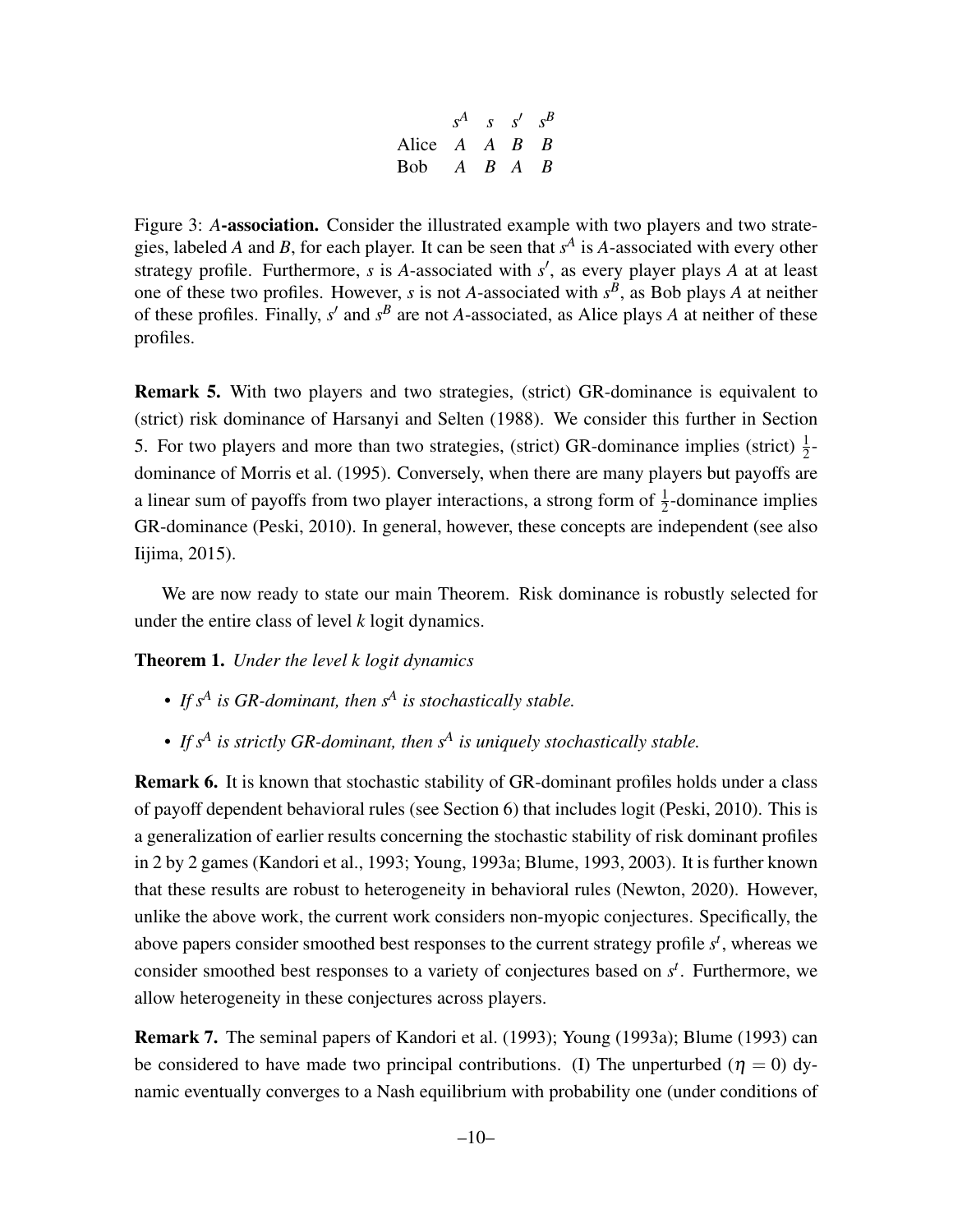what Young calls *weak acyclicity*), and (II) in two strategy coordination games, risk dominant Nash equilibria are stochastically stable. In the current model, (I) does not hold. Persistent miscoordination may arise due to  $k > 1$  and can prevent convergence of the unperturbed dynamic to a Nash equilibrium (see Section 5 for an example). Nevertheless, result (II) continues to hold. That is, the long run stability of risk dominance does not rely on short run convergence to Nash equilibrium.

Remark 8. Consider Nash convergent *G*, small η and *q<sup>i</sup>* close to 1. Under these conditions, from any non-Nash equilibrium profile, the process will reach a Nash equilibrium in a single period with a probability close to 1. This instant convergence, often assumed in one-shot games, does not change the stochastic stability of risk dominance. Taken together with Remark 7, this implies that stochastic stability of risk dominance is unaffected by either of the contrasting cases of instant convergence or non-convergence of the unperturbed dynamic to Nash equilibrium.

Remark 9. We show in Section 6 that our results our robust to the levels of players being generated randomly in each period in a way that allows for correlation, both positive and negative, across players. Consider an alternative approach of adding a state variable that tracks players' levels, with levels increasing over time. Considering this state variable as part of the state space, the process is no longer irreducible. However, if *G* is Nash convergent, then the process governing evolution of the strategy profile converges as best responses converge to  $B^{\infty}(\cdot)$ . This implies that the behavioral implications of Theorem 1 continue to hold.

Sketch of Proof. The proof of Theorem 1 is given in Appendix A. A summary of the proof is as follows. First, we disaggregate the process and consider processes in which only a single player of some given level *k* updates his strategy, with the strategies of other players remaining fixed. Note that such processes are not irreducible. However, this does not matter, as we can still show that they satisfy a particular property. Specifically, we show in Lemma 2 that if  $s<sup>A</sup>$  is GR-dominant, then these processes satisfy a form of asymmetry towards strategy *A*. This form of asymmetry was considered for processes by Peski (2010) and applied to individual behavioral rules by Newton (2020). Second, we re-aggregate the process to once again consider the process in which every player updates independently as described in our model. We show in Lemma 3 that asymmetry of the disaggregated processes implies asymmetry of the aggregate process. This is done by applying Theorem 3 of Newton (2020, 2019). Finally, we apply Theorem 1 of Peski (2010), which states that asymmetry of the aggregate process towards strategy *A* implies stochastic stability of *s A* .

We shall end this section with a brief consideration of the possible impact of players who play completely randomly. Specifically, let a *level* 0 *player* be a player who chooses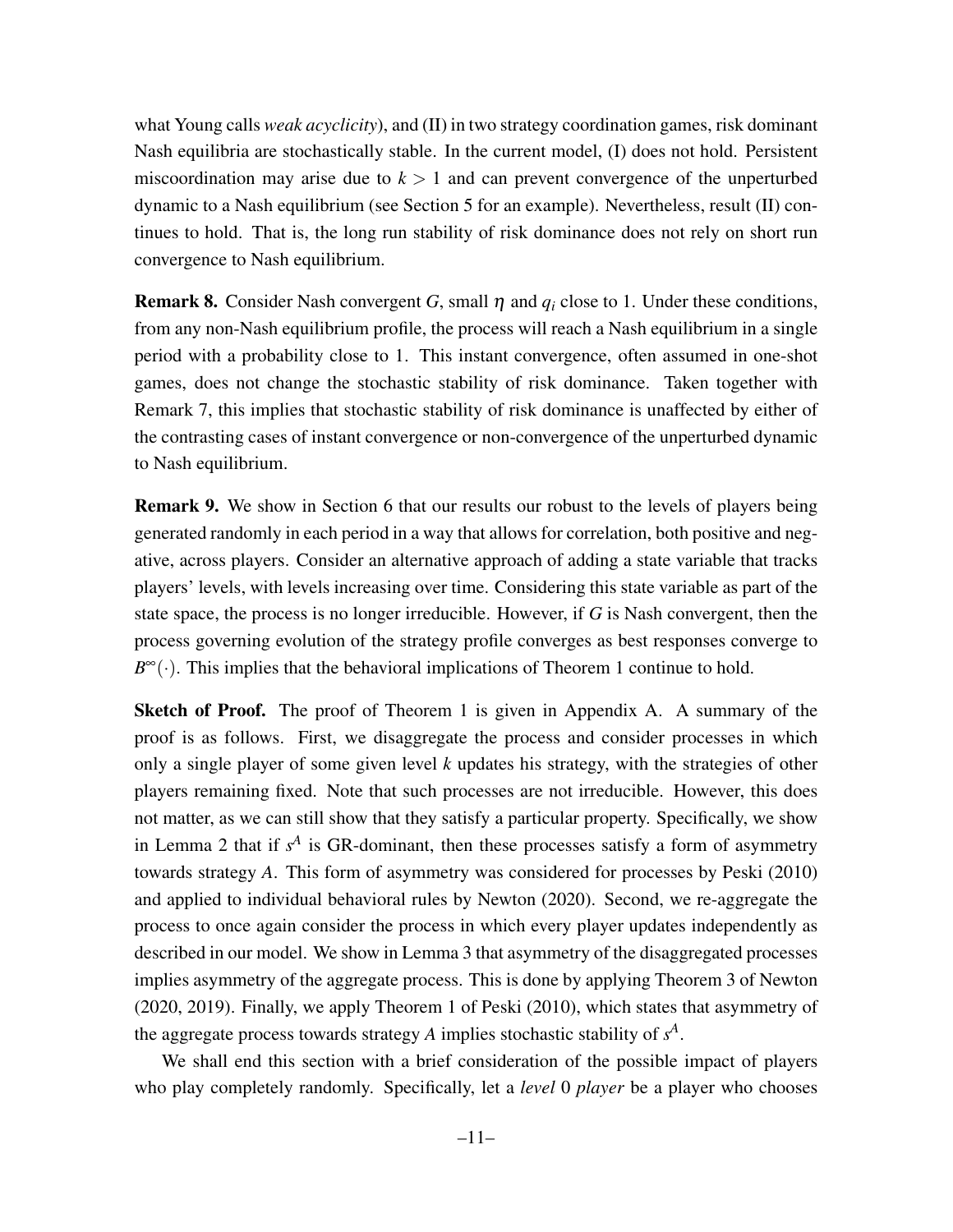| $a_{AA}$ | $a_{AB}$ |
|----------|----------|
| A RA     | arr      |

Figure 4: Unweighted payoffs from each interaction.  $a_{AA} > a_{BA}$  and  $a_{BB} > a_{AB}$ . For each combination of *A* and *B*, entries give payoffs for the row player.

a strategy uniformly at random from his strategy set. That is, if player *i* is a level 0 player, then when he updates his strategy he will choose each strategy in  $S_i$  with probability  $1/|S_i|$ . In the presence of such players, the first part of Theorem 1 continues to hold. However, the second part of Theorem 1 does not. Even under strict GR-dominance of  $s<sup>A</sup>$ , there are always multiple stochastically stable states when any level 0 player has more than one strategy.

**Theorem 2.** Let every player either follow the level k logit dynamics for  $k \geq 1$  or be a level 0 *player. If s<sup>A</sup> is GR-dominant, then s<sup>A</sup> is stochastically stable. If there exists a level* 0 *player with more than one strategy, then there exist multiple stochastically stable strategy profiles.*

The extent of the multiplicity caused by level 0 players is sensitive to model details. In particular, it can depend on the levels of the non-level 0 players, as we will see in Example 2 of Section 5.

# 5. Application: technology adoption on networks

Consider a situation in which each player may adopt one of two technologies. Specifically, let  $S_i = \{A, B\}$  for all  $i \in N$ . Each player is influenced by other players and may be influenced by some players more than others. Let  $w_{ij} \in \mathbb{R}_{\geq 0}$  be the influence of player *j* on player *i*. Assume that every player *i* is influenced by at least one other player, so that  $\sum_{j \in N \setminus \{i\}} w_{ij} > 0$ , as is the case in the game illustrated in Figure 5. Each player wishes to adopt a similar strategy to those who influence him. Specifically, payoffs from each pairwise interaction are given by the game illustrated in Figure 4. The payoff to player *i* at strategy profile *s* is then the sum of the payoffs from his pairwise interactions weighted by their influence. That is,

(6) 
$$
U_i(s) = U_i(s_i, s_{-i}) = \sum_{j \in N \setminus \{i\}} w_{ij} a_{s_i s_j},
$$

where  $a_{s_i s_j} \in \mathbb{R}$  is the payoff to player *i* from his interaction with player *j*.

A classic result (Blume, 1993) is the stochastic stability of strategy profiles at which every player plays the same risk dominant strategy (Harsanyi and Selten, 1988). In the two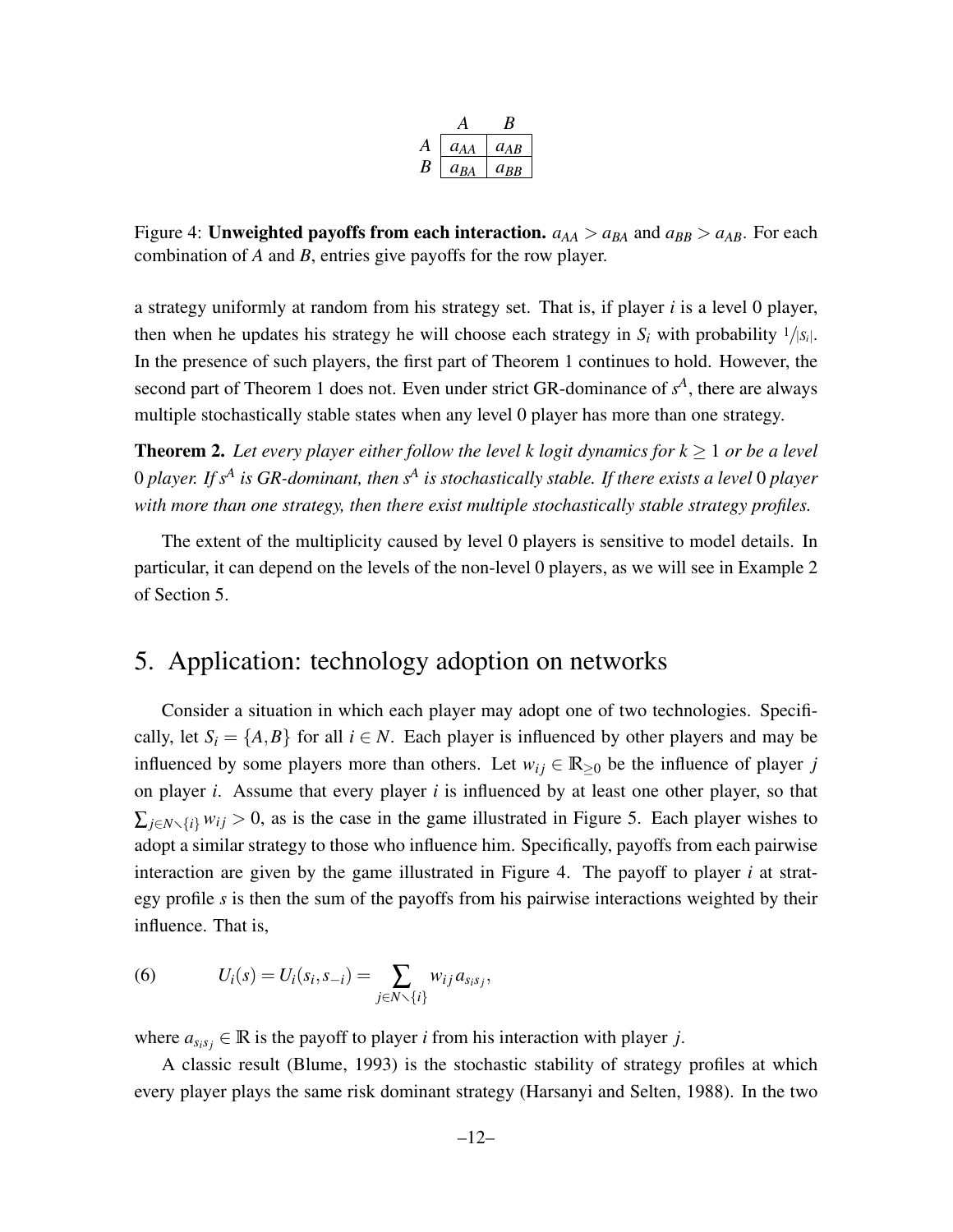player game of Figure 4, a strategy is risk dominant if it maximizes payoff given that the opposing player randomizes evenly across his two strategies.

#### Definition 2.

Strategy *A* is *risk dominant* if

$$
(7) \t a_{AA} + a_{AB} \ge a_{BA} + a_{BB},
$$

and is *strictly risk dominant* if the inequality holds strictly.

It is possible to show that (strict) risk dominance of *A* implies (strict) GR-dominance of *s A* . We can then apply Theorem 1 to show that (strict) risk dominance of *A* implies (unique) stochastic stability of  $s<sup>A</sup>$ . The reverse implication then follows from the fact that at least one of the two strategies must be risk dominant.

Proposition 1. *For technology adoption on a network under the level k logit dynamics,*

- *• s A is stochastically stable if and only if A is risk dominant.*
- *• s A is uniquely stochastically stable if and only if A is strictly risk dominant.*

The special case of Proposition 1 in which all players are level 1 is known from Blume (1993, 1996). Proposition 1 shows that stochastic stability of risk dominance is robust to varying levels of rationality. The result is not obvious. Level *k* thinking can lead to short run behavior that is completely different to that implied by level 1 thinking. However, in all cases, long run behavior tends to risk dominance (see Remark 7 earlier in the paper). We illustrate these points with the following example.

**Example 1.** Let  $N = \{i, j\}$  and  $w_{ij} = w_{ji} = 1$ . If player *i* is of level 2, then he will never change his strategy as a result of playing a best response to his conjecture. To see this, let the current strategy profile be  $s^t = (s_i^t, s_j^t)$ . Given this current strategy profile, player *i* will conjecture that player *j* will play  $B_j^1(s^t) = s_i^t$ . That is, player *i* expects player *j* at time  $t + 1$ to coordinate with the strategy of player *i* at time *t*. A best response for player *i* to this conjecture is to remain playing the same strategy at time  $t + 1$  as he plays at time  $t$ . That is, he does not change his strategy. Consequently, if both player *i* and player *j* are level 2, then neither of them will ever change his strategy as a result of a best response. It follows that all strategy profiles are absorbing states of the process with  $\eta = 0$ . This is in stark contrast to the standard case in which every player has level 1, where the process with  $\eta = 0$  converges with probability one in finite time to a Nash equilibrium of the game. Nevertheless, Proposition 1 tells us that level *k* does not affect stochastic stability predictions for the perturbed process. The stability of risk dominance is robust to rationality.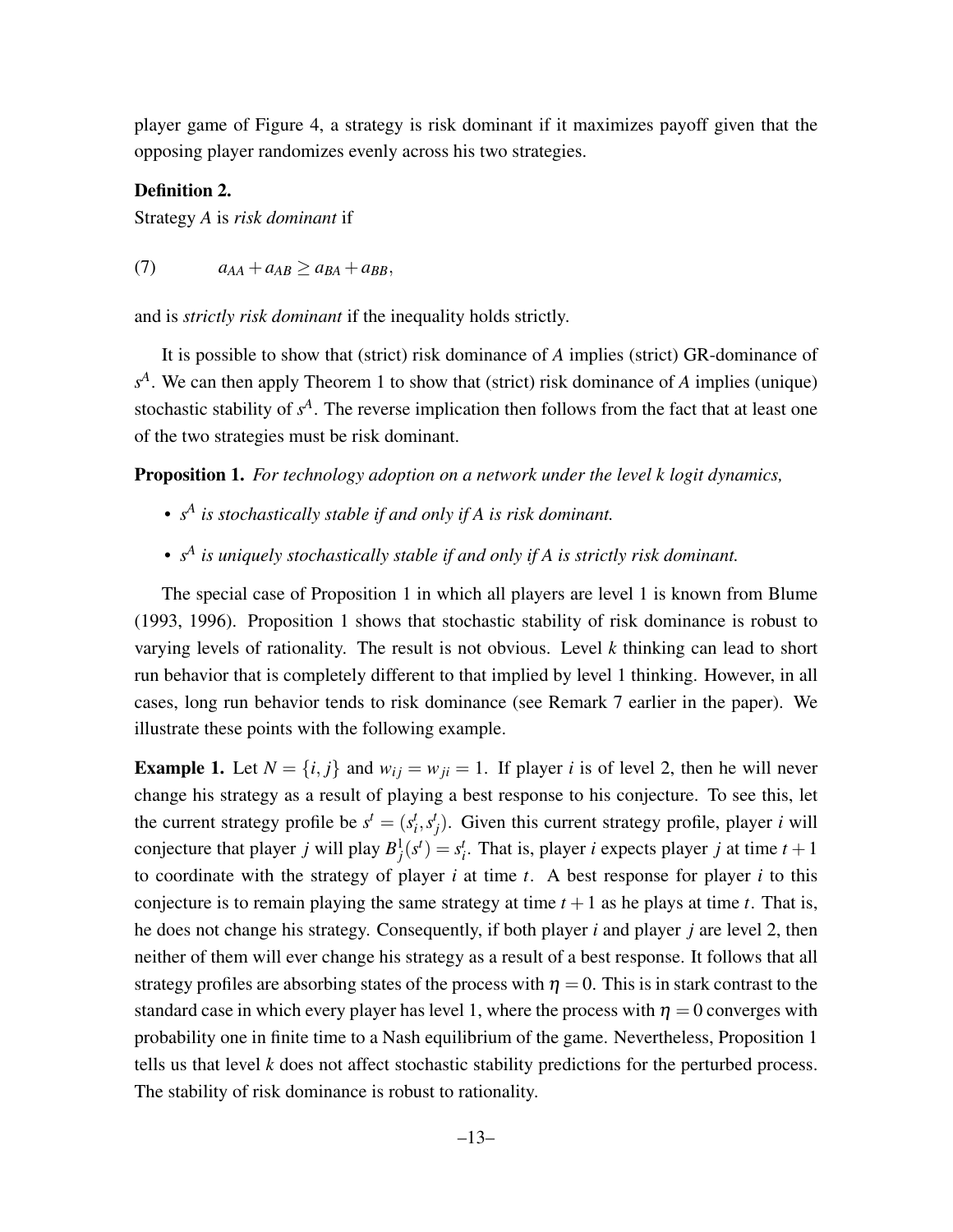

Figure 5: Influence networks. Nodes are players. Dashes adjacent to nodes indicate players' levels of rationality, here between zero (no line) and four. Left: Example cognitive hierarchy and influence structure. Directed edges indicate non-zero influences and their direction. That is, an arrow from *i* to *j* indicates that the influence of player *j* on player *i* (i.e.  $w_{ij}$ ) is strictly positive. Right: Star network from Example 2 ('even' case). Links indicate mutual influence between two players. Per Example 2,  $w_{ik} = w_{ki} = 1$  for all  $k \neq i$ .

Theorem 2 showed that the presence of level 0 players who act randomly and unpredictably can lead to multiplicity of stochastically stable strategy profiles even when  $s<sup>A</sup>$  is strictly GR-dominant. The following example shows how the extent of this multiplicity can be sensitive to the levels of the non-level 0 players.

**Example 2.** Let there be  $|N| \geq 3$  players interacting on a star network (as illustrated on the right of Figure 5). That is, there is is some player *i* such that  $w_{ij} = w_{ji} = 1$  for all  $j \neq i$ , and *w*<sub>jk</sub> = 0 for all *j* ≠ *i*, *k* ≠ *i*. Let player *i* be a level 0 player and let all *j* ≠ *i* be level *k*<sup>\*</sup>. Let *A* be strictly risk dominant, hence  $s^A$  is strictly GR-dominant by the proof of Proposition 1.

The first part of Theorem 2 implies that  $s<sup>A</sup>$  is stochastically stable. The second part of Theorem 2 implies that if there is at least one level 0 player, then there must also exist stochastically stable profiles other than  $s^A$ . Somewhat trivially, if  $s^A$  is stochastically stable, then the profile at which player *i* plays *B* and all other players play *A* must be stochastically stable. However, the randomness in the behavior of player *i* may also be enough to change the behavior of the other players.

Proposition 2. *Consider Example 2. If k*∗ *is odd, then all strategy profiles are stochastically stable.* If  $k^*$  is even, then there are two stochastically stable strategy profiles,  $(s_i, s_{-i}) = s^A$ *and*  $(s_i, s_{-i}) = (B, s_{-i}^A)$ *.* 

To see the intuition behind Proposition 2, first consider  $k^* = 1$ . Starting from  $s^A$ , if player *i* switches to *B*, then any other player *j* may subsequently switch to *B* as a best response. This introduces enough disorder into the system that every strategy profile can be reached by the unperturbed dynamic ( $\eta = 0$ ) and, as a consequence, every strategy profile is stochastically stable. All odd values of  $k^*$  follow similar reasoning.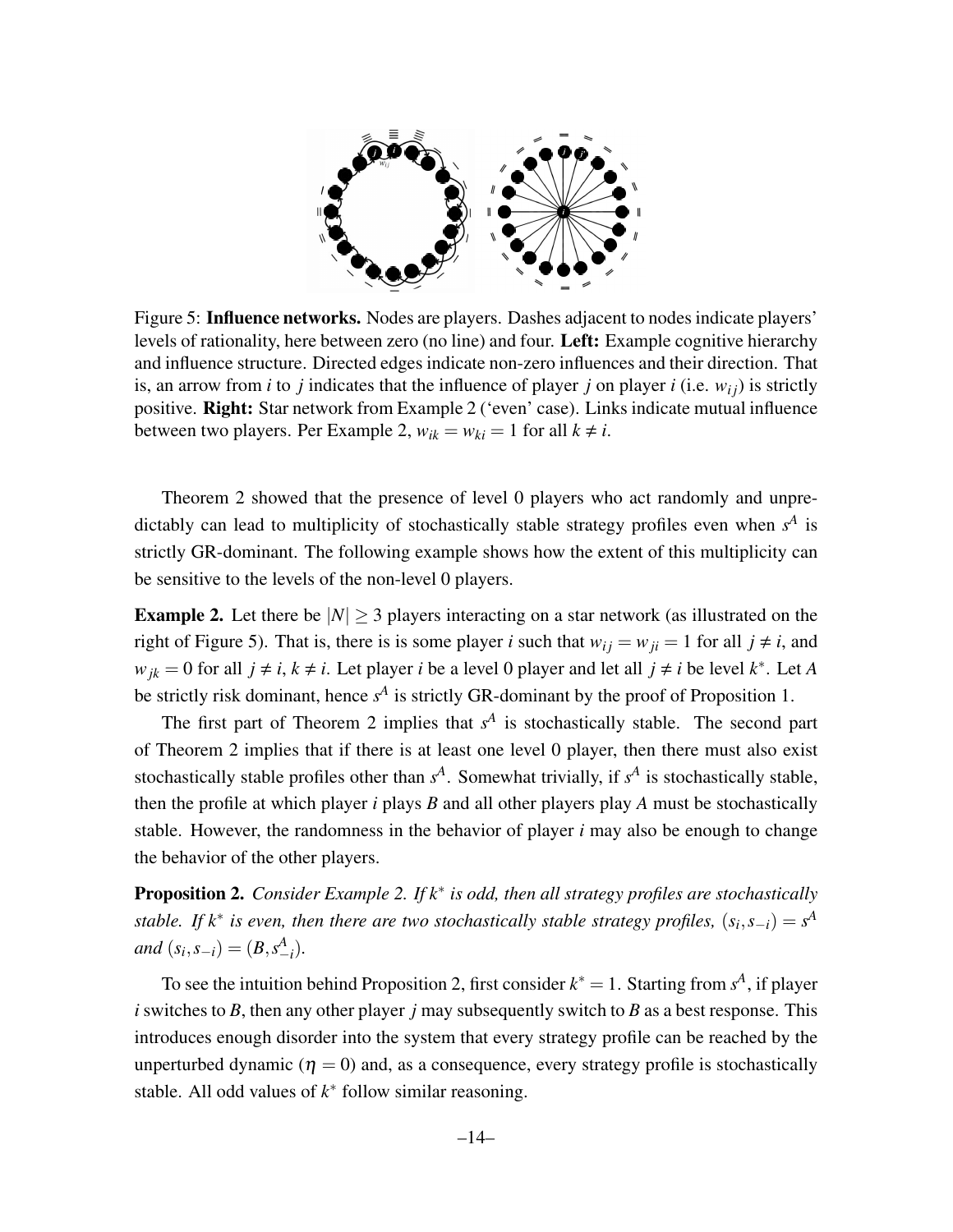Now consider  $k^* = 2$ . From any initial strategy profile *s*, a player  $j \neq i$  will conjecture that player *i* will play  $B_i^1(s)$  in the next period. Note that  $B_i^1(s)$  does not depend on  $s_i$ , therefore the conjecture that *j* makes about the behavior of player *i* does not depend on player *i*'s current strategy. Therefore, the behavior of player *j* does not depend on player *i*'s current strategy. Consequently, the long run behavior of *j* is independent of the behavioral rule used by *i*. Consider the hypothetical case in which player *i* has level  $k \geq 1$ . We know by Theorem 1 that *s <sup>A</sup>* would then be uniquely stochastically stable. In particular, player *j* would play *A* most of the time in the long run. As the behavior of player *j* is independent of the behavior of player *i*, this must also be true when player *i* has level 0. Therefore, at any stochastically stable profile it must be that all  $j \neq i$  play *A*. That is,  $s^A$  and  $(B, s^A_{-i})$  are the only stochastically stable profiles. All even values of  $k^*$  follow similar reasoning.

# 6. Generalization

In this section we generalize the model in several dimensions. As before, we consider players who do not best respond to the current strategy profile, but rather form conjectures about play at  $t + 1$  to which they best respond. However, now we do not restrict attention to level *k* conjectures, but rather consider a more general class. In general, a *conjecture* for player *i* is a function  $f_i : S \to S$ . A profile of conjectures is given by  $f = \{f_i\}_{i \in N}$ .

We will show that an important class of conjectures are those that preserve *A*-association. Given *A*-associated profiles  $s, s'$ , this requires that the respective conjectures formed when presented with these strategy profiles are themselves *A*-associated.

Definition 3 (*A*-association preserving). Profile of conjectures *f preserves A-association* if, for all  $i \in N$ ,  $s, s'$  *A*-associated, we have that  $f_i(s)$ ,  $f_i(s')$  are *A*-associated.

The conjectures considered so far in the paper correspond to  $f_i(s) = s$  and  $f_i(s) = B^k(s)$ for  $k \ge 1$ . The conjecture  $f_i(s) = s$  always satisfies Definition 3 (see below). For  $f_i(s) =$  $B^k(s)$ , if  $s^A$  is GR-dominant and best responses are unique then Definition 3 is satisfied. Given that this was our only use of the assumption of unique best responses, for the remainder of the paper we drop this assumption.

We present some examples of conjectures that satisfy Definition 3 irrespective of whether GR-dominance holds.

Example 3 (Myopia). Consider the conjecture that all players remain playing their current strategy. That is,  $f_i(s) = s$ . It follows trivially that if *s*, *s'* are *A*-associated, then  $f_i(s)$ ,  $f_i(s')$ are *A*-associated.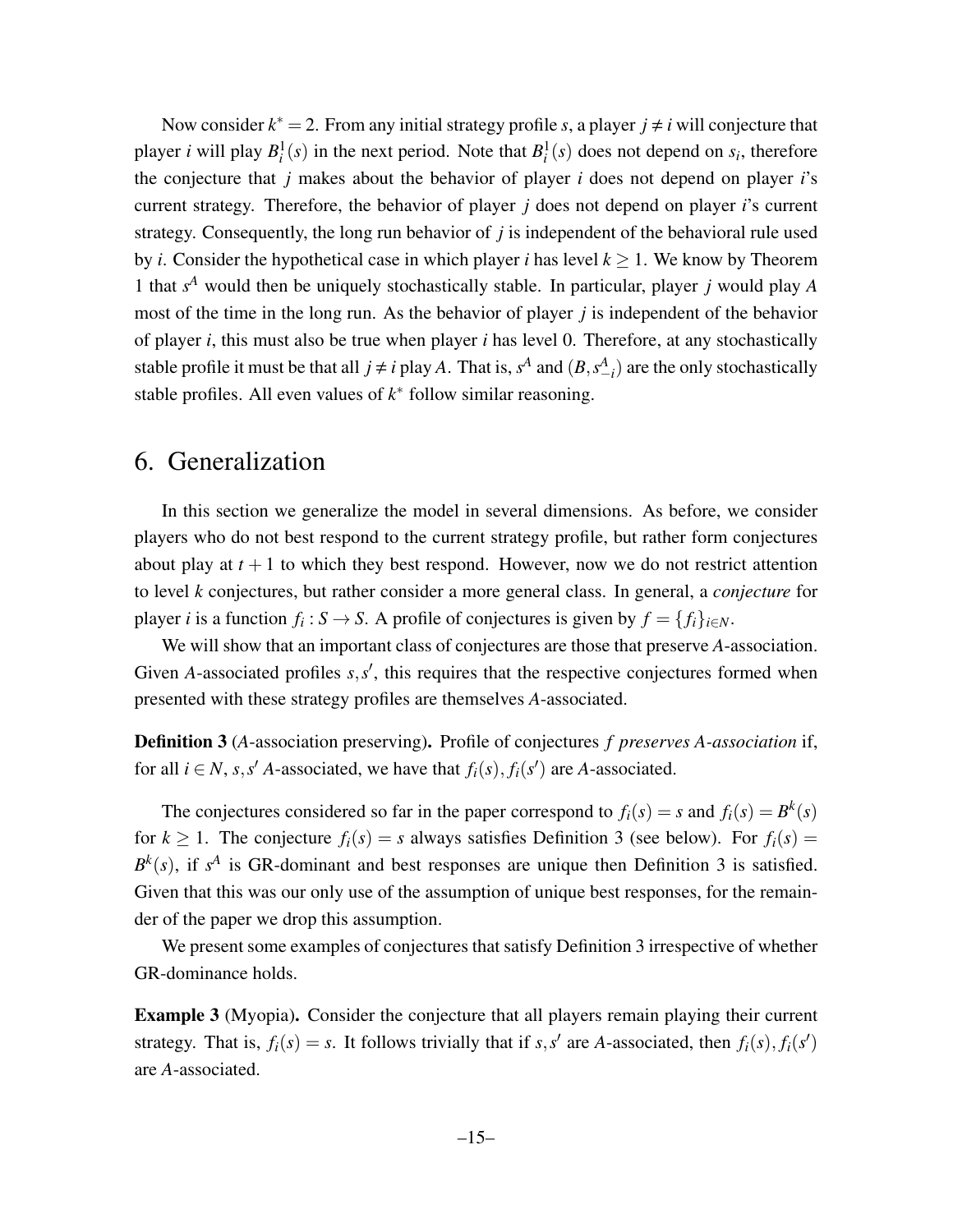Example 4 (Majoritarianism). Let |*N*| be odd and consider the conjecture that all players play the most popular current strategy, with some tie breaking rule employed. If  $s, s'$  are *A*-associated, it must be that a majority of players at *s* or *s'* play *A*. Consequently,  $f_i(s) = s^A$ or  $f_i(s') = s^A$ , therefore  $f_i(s)$ ,  $f_i(s')$  are *A*-associated.

Example 5 (Imitate a friend). Consider the conjecture that each player imitates some other player. That is, for all  $j \in N$ , we have  $(f_i(s))_j = s_k$  for some  $k \in N$ . If  $s, s'$  are *A*-associated, then for all *k*,  $s_k = A$  or  $s'_k = A$ . Consequently, for all *j*,  $(f_i(s))_j = A$  or  $(f_i(s'))_j = A$ . Therefore,  $f_i(s)$ ,  $f_i(s')$  are *A*-associated.

Another dimension that we generalize is the behavioral rule that acts on the conjectured strategy profile. So far, we have considered the logit choice rule. Now, we consider a large class of *regular* behavioral rules (Young, 1993a) in which behavior depends on payoff differences.<sup>7</sup>

Adjust the behavioral rule given in Section 3 as follows. If player *i* is active at period  $t + 1$ , then he forms a conjecture  $f_i(s^t)$  about behavior at time  $t + 1$ . Given his conjecture about the behavior of other players, he then updates his strategy according to a perturbed best response rule parameterized by  $\eta$ . Let  $\Upsilon_i(s'_i, s'')$  denote the expected payoff loss, relative to a best response, incurred by player *i* when he plays  $s_i$  against  $s_{-i}$ . That is,

(8) 
$$
\Upsilon_i(s'_i, s'') = \max_{s_i \in S_i} U_i(s_i, s''_{-i}) - U_i(s'_i, s''_{-i})
$$

The probability that  $s_i^{t+1} = s_i'$  at time  $t+1$  is then given by

(9) 
$$
Pr(s_i^{t+1} = s_i'|s^t) = (a + o(1)) e^{-\frac{1}{\eta} g_i(\Upsilon_i(s_i', f_i(s^t)))},
$$

where *a* is a strictly positive constant that can depend on  $s'_i$ ,  $s^t$ ,  $f_i$ , but not on  $\eta$ ;  $o(1)$  is a term that approaches zero as  $\eta \to 0$ ;  $g_i$  is a nonnegative, weakly increasing function.

Note that larger values of  $g^i(\cdot)$  in (9) imply smaller probabilities. Together with (8), this implies that the probability of choosing  $s_i$  decreases in the difference between the payoff from best responding to the conjectured profile  $f_i(s^t)$  and the payoff from playing  $s'_i$  against  $f_i(s^t)$ . The best response plus uniform deviations rule corresponds to  $g_i(x) = sgn(x)$  and the logit choice rule corresponds to  $g_i(x) = x$  for appropriate choice of *a* and  $o(1)$ .

We are now ready to present our generalization of Theorem 1. If conjectures preserve *A* association, then under the class of perturbed best response rules described by (9), GRdominance implies stochastic stability. Thus, the results of the current paper extend to a wide

<sup>7</sup>These behavioral rules roughly correspond to *skew-symmetric* rules (Blume, 2003), *payoff-based* rules (Peski, 2010) and *self regarding payoff-difference based* rules (Newton, 2020).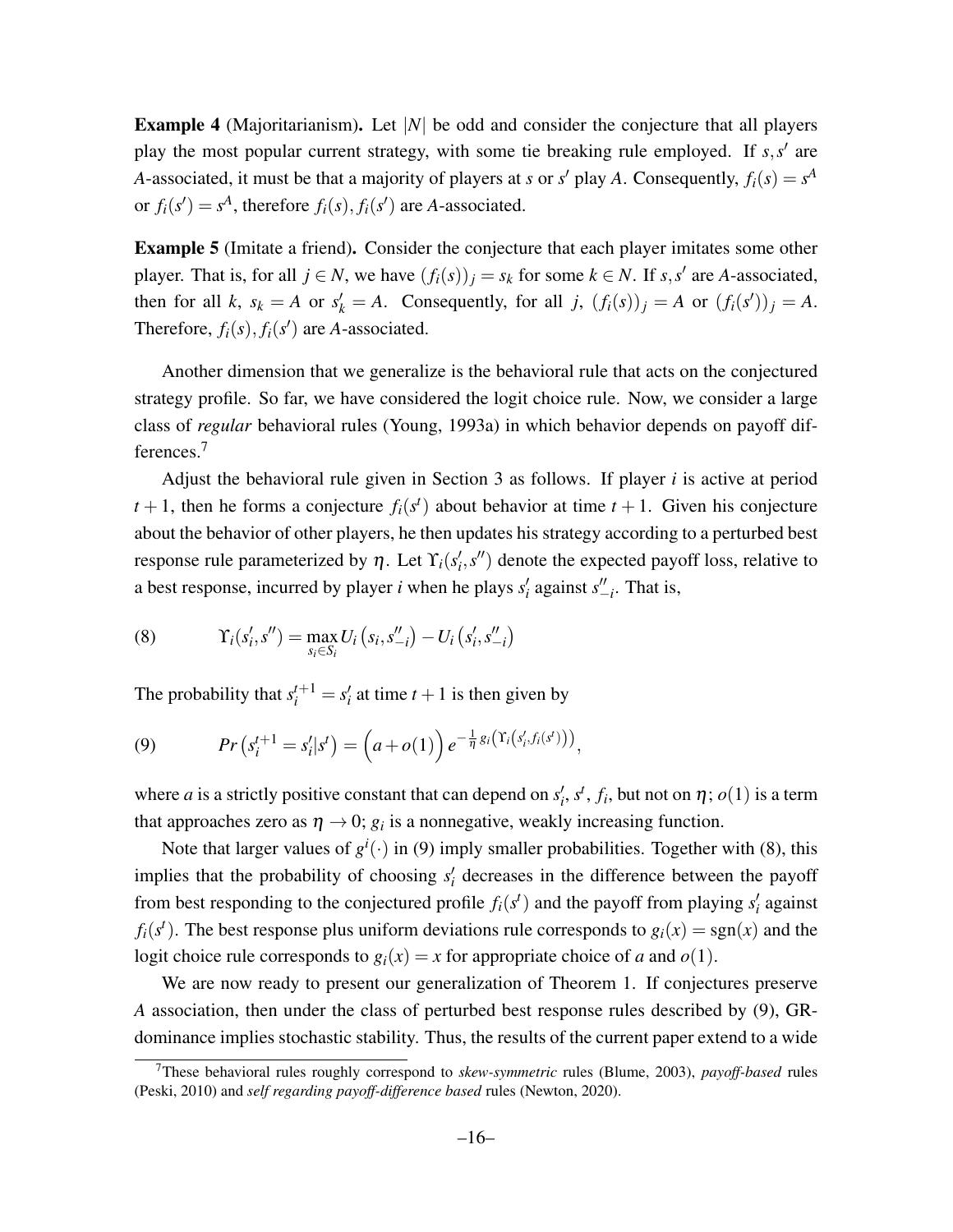range of conjectures and behavioral rules.

Theorem 3. *Let f preserve A-association. Under the dynamics (9)*

- *• If s<sup>A</sup> is GR-dominant, then s<sup>A</sup> is stochastically stable.*
- *• If s<sup>A</sup> is strictly GR-dominant and, for all i* ∈ *N, we have g<sup>i</sup> strictly increasing and*  $f_i(s^A) = s^A$ , then  $s^A$  is uniquely stochastically stable.

We present one final generalization. It may be that player's conjectures vary from period to period. It may even be the case that player's conjectures are correlated with each other. For example, it may be that a player is more likely to exhibit low rationality behavior when other players are exhibiting low rationality behavior. It turns out that randomness and correlation in conjectures does not affect our results.

Let *F* be a set of profiles of conjectures and let  $\varphi$  be an exogenously given distribution over *F*. Adjust the model so that rather than there being a single fixed profile of conjectures, every period a profile of conjectures  $f$  is chosen according to  $\varphi$ .

**Theorem 4.** Let all  $f \in F$  preserve A-association. Under the dynamics (9)

- *• If s<sup>A</sup> is GR-dominant, then s<sup>A</sup> is stochastically stable.*
- *• If s<sup>A</sup> is strictly GR-dominant and, for all i* ∈ *N, we have g<sup>i</sup> strictly increasing and*  $f_i(s^A) = s^A$  for all  $f \in F$ , then  $s^A$  is uniquely stochastically stable.

# 7. Application: Second price auctions

Consider a second price auction in which players bid for ownership of some good. Let  $V_i \subset \mathbb{R}, |V_i| \geq 2$ , be a finite set of possible valuations that player *i* may have for the good. Let  $v_i$  denote a representative element of  $V_i$ . Similarly write  $V = \times_{i \in N} V_i$  and denote a representative element of *V* by  $v = (v_i)_{i \in N}$ . That is, *v* denotes a possible profile of valuations. The finite set of possible bids that player *i* can make is denoted  $B_i \supseteq V_i$ . The set of strategies *S*<sup>*i*</sup> of player *i* is then the finite set of functions that map valuations to bids. That is,  $s_i \in S_i$  if and only if  $s_i$  is a function  $s_i: V_i \to B_i$ . Given strategy profile *s* and valuations *v*, the payoff of player *i* is given by

(10) 
$$
u_i(s,v) := \begin{cases} \frac{v_i - \max_{j \neq i} s_j(v_j)}{|\arg\max_{j \in N} s_j(v_j)|} & \text{if } i \in \arg\max_{j \in N} s_j(v_j), \\ 0 & \text{otherwise.} \end{cases}
$$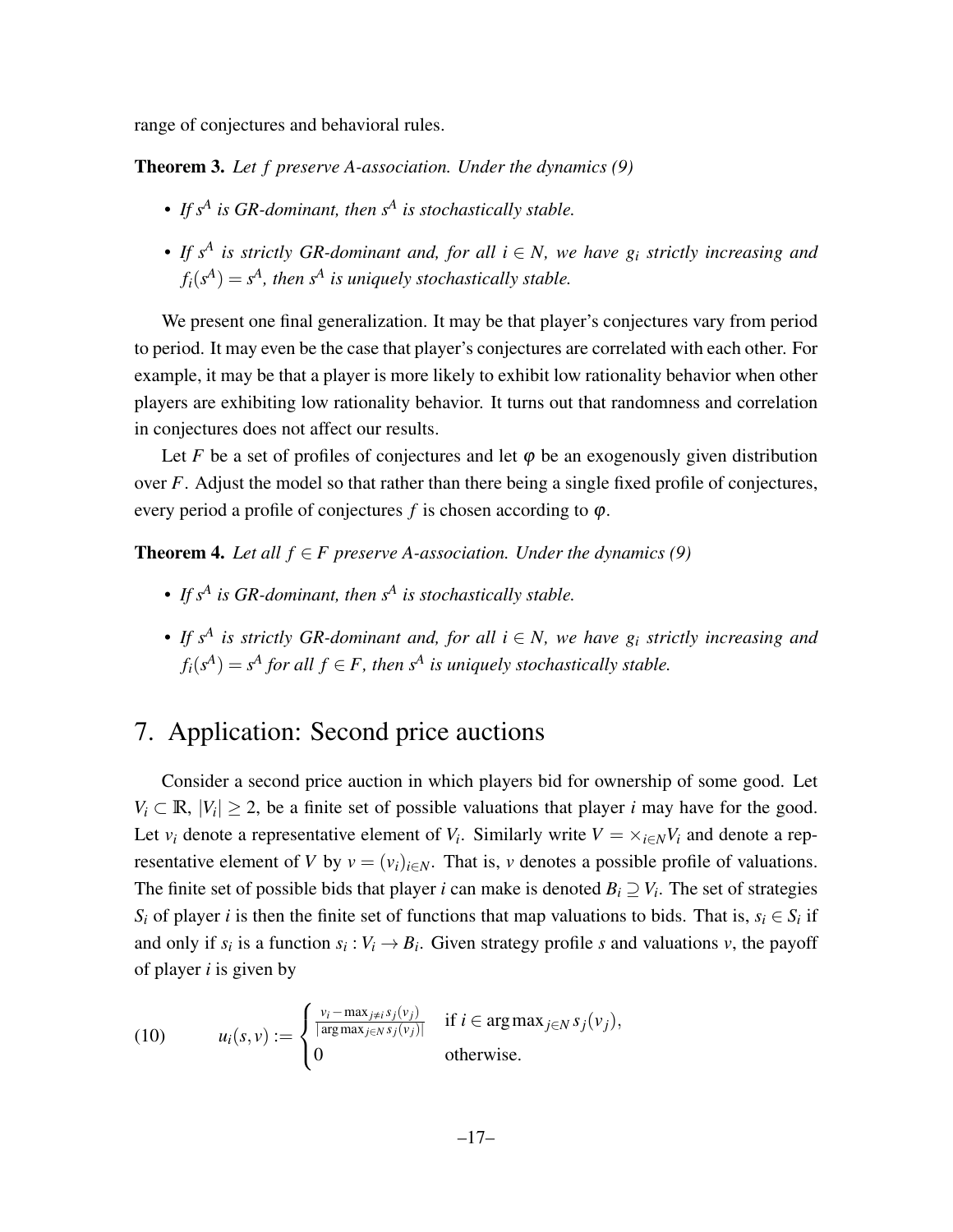That is, the good is given to one of the players amongst those with the highest bids. If several players make the same highest bid then one of them is chosen uniformly at random to receive the good. The player who receives the good gets a payoff equal to the difference between his valuation and the second highest bid. All other players pay nothing, do not obtain the good, and therefore receive a payoff of zero. Letting  $\mathcal V$  be an exogenously given distribution over valuations *V*, we then have ex-ante expected payoffs given by

(11) 
$$
U_i(s) = \mathbb{E}_{\mathscr{V}(\cdot)} u_i(s,\cdot).
$$

Before we proceed to analyze this problem, we require a further general result. Nash equilibria in weakly dominant strategies are GR-dominant and Nash equilibria in strictly dominant strategies are strictly GR-dominant. Strategy *A* is *weakly dominant* when for all  $s'_i \neq A$ , we have  $U_i(A, s_{-i}) \geq U_i(s'_i, s_{-i})$  for all  $s_{-i} \in S_{-i}$ .<sup>8</sup> Strategy A is strictly dominant when for all  $s'_i \neq A$ , we have  $U_i(A, s_{-i}) > U_i(s'_i, s_{-i})$  for all  $s_{-i} \in S_{-i}$ .

Theorem 5. *If s<sup>A</sup> is composed of weakly dominant strategies, then s<sup>A</sup> is GR-dominant. If s<sup>A</sup> is composed of strictly dominant strategies, then s<sup>A</sup> is strictly GR-dominant.*

For each player *i*, let  $s_i^A$  be such that  $s_i^A(v_i) = v_i$  for all  $v_i \in V_i$ . That is, *A* is the strategy according to which the bid of player *i* always equals his valuation. We refer to  $s<sup>A</sup>$  as *bidding one's own valuation*. Note that *A* is a weakly dominant strategy. Combining Theorem 5 with Theorem 4, we therefore conclude that bidding one's valuation in the second price auction is stochastically stable under our general dynamics.

Proposition 3. *When the second price auction is played under the dynamics (9) and all f* ∈ *F preserve A-association, then bidding one's own valuation is stochastically stable.*

Note that the best response correspondence in this game is multi-valued, so there is no guarantee that a conjecture based on best responses will preserve *A*-association, even when  $s^A$  is GR-dominant. However, if we restrict attention to best responses such that if  $s_j$  is a best response to *s*, then player *j* remains playing *s<sup>j</sup>* , then we do indeed preserve *A*-association. This is easily verified using the definition of *A*-association and the fact that weak dominance of *A* implies that  $A \in B_j^1(s)$ .

Under some further assumptions we can obtain unique stochastic stability of bidding one's own valuation. Call a strategy  $s_i \in S_i$  *sensible* if  $s_i(v_i) \le v_i$  for all  $v_i \in V_i$ . That is, a sensible strategy is a strategy according to which a player never bids strictly more than his valuation. Restrict attention to sensible strategies, to  $B_i = V_i$  and to valuations  $v_i$  which are

<sup>&</sup>lt;sup>8</sup>Note that this is weaker than the usual definition of weak dominance which requires in addition that  $U_i(A, s_{-i}) > U_i(s'_i, s_{-i})$  for some  $s_{-i} \in S_{-i}$ .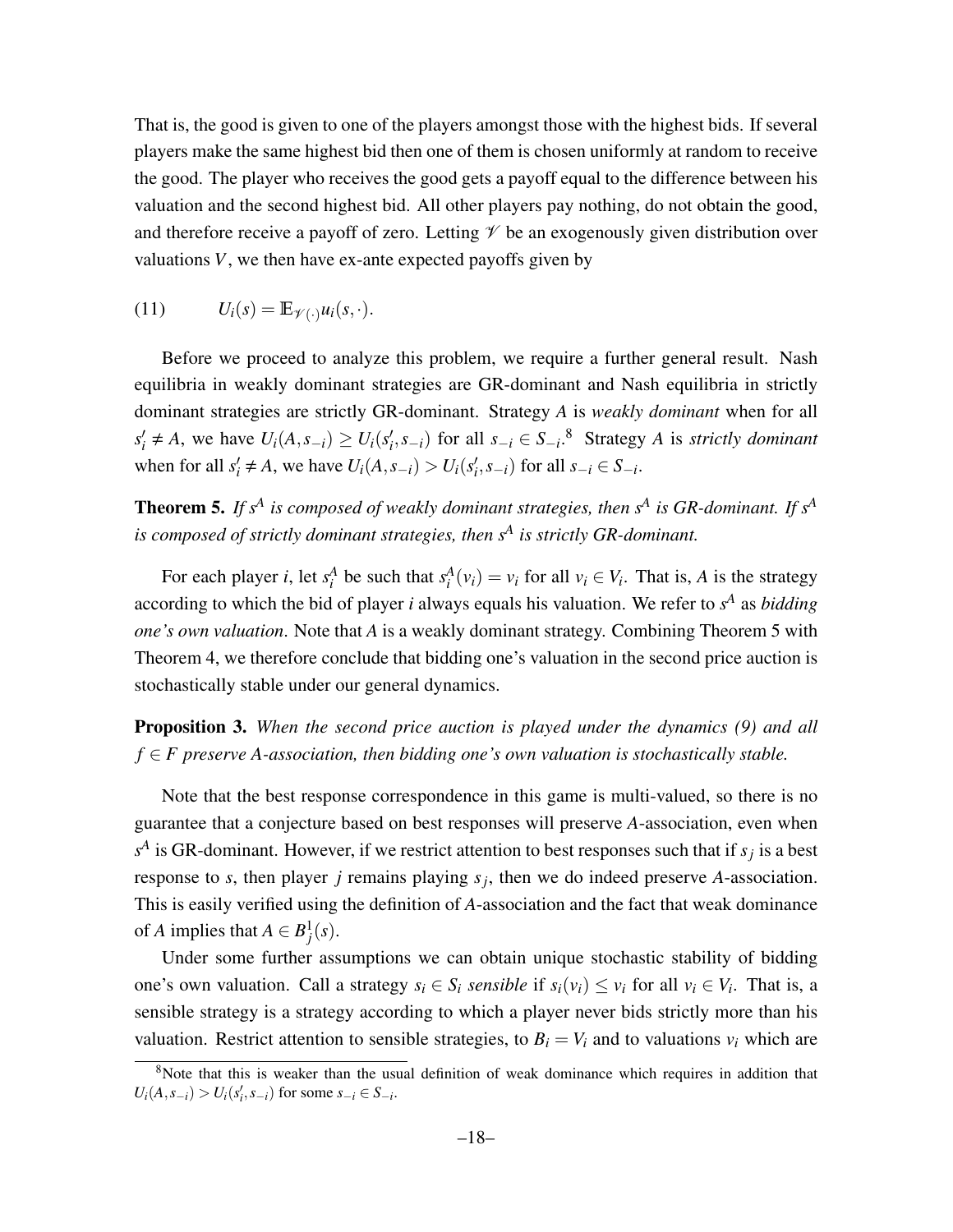independent, identically distributed (*iid*) random variables with full support on*V<sup>i</sup>* . Consider a strategy  $s_i^* \neq A$ . As  $s_i^*$  is sensible and  $s_i^* \neq A$ , there must be some  $v_i^* \in V_i$  such that  $s_i^*(v_i^*) < v_i^*$ . Let us compare  $s_i^*$  to  $A$ .

First, note that if all opposing players play sensible strategies and at least one (say player *j*) of the opposing players plays *A*, then *i* will sometimes obtain a strictly lower realized payoff when playing  $s_i^*$  than he would have obtained by playing *A*. To see this, consider the case when *i* has valuation  $v_i^*$  and all other players have valuation  $s_i^*(v_i^*)$ . Player *j* follows strategy *A* and so will bid  $s_i^*(v_i^*)$  at these valuations. All players  $k \neq i, j$  play sensible strategies and so will bid no more than  $s_i^*(v_i^*)$ . Consequently, when player *i* follows strategy  $s_i^*$ , his bid will equal player *j*'s bid so that sometimes player *i* will fail to win the good and will obtain a realized payoff of zero. Had player *i* instead followed strategy *A*, he would have bid  $v_i^* > s_i^*(v_i^*)$ , won the good for sure and obtained a realized payoff of  $v_i^* - s_i^*(v_i^*) > 0$ .

Second, note that if strategy profiles *s*<sup> $\prime$ </sup> and *s*<sup> $\prime\prime$ </sup> are *A*-associated, then either  $s'_{j} = A$  or  $s''_j = A$ . Combining these observations and assuming without loss of generality that  $s'_j = A$ , we have

(12) 
$$
U_i(A, s'_{-i}) > U_i(s_i^*, s'_{-i}).
$$

Next, note that weak dominance of *A* implies that

(13) 
$$
U_i(A, s_{-i}'') \geq U_i(s_i^*, s_{-i}'').
$$

Summing (12) and (13), we obtain the condition for strict GR-dominance in Definition 1. Again applying Theorem 4, we see that bidding one's own valuation is uniquely stochastically stable under these conditions.

Proposition 4. *Let B<sup>i</sup>* = *V<sup>i</sup> for all i, valuations v<sup>i</sup> be iid with full support on V<sup>i</sup> and strategies be sensible. When the second price auction is played under the dynamics (9) with g<sup>i</sup> strictly increasing for all i*  $\in$  *N*, and all  $f \in F$  preserve A-association and satisfy  $f_i(s^A) = s^A$  for all  $i \in N$ , then bidding one's own valuation is uniquely stochastically stable.

In summary, bidding one's own valuation in the second price auction is robust to a large range of behavioral rules. Whether players are low rationality or high rationality, whether they are homogeneous or diverse in their levels of rationality, the stability of bidding one's own valuation is preserved.

This concludes the main body of the paper.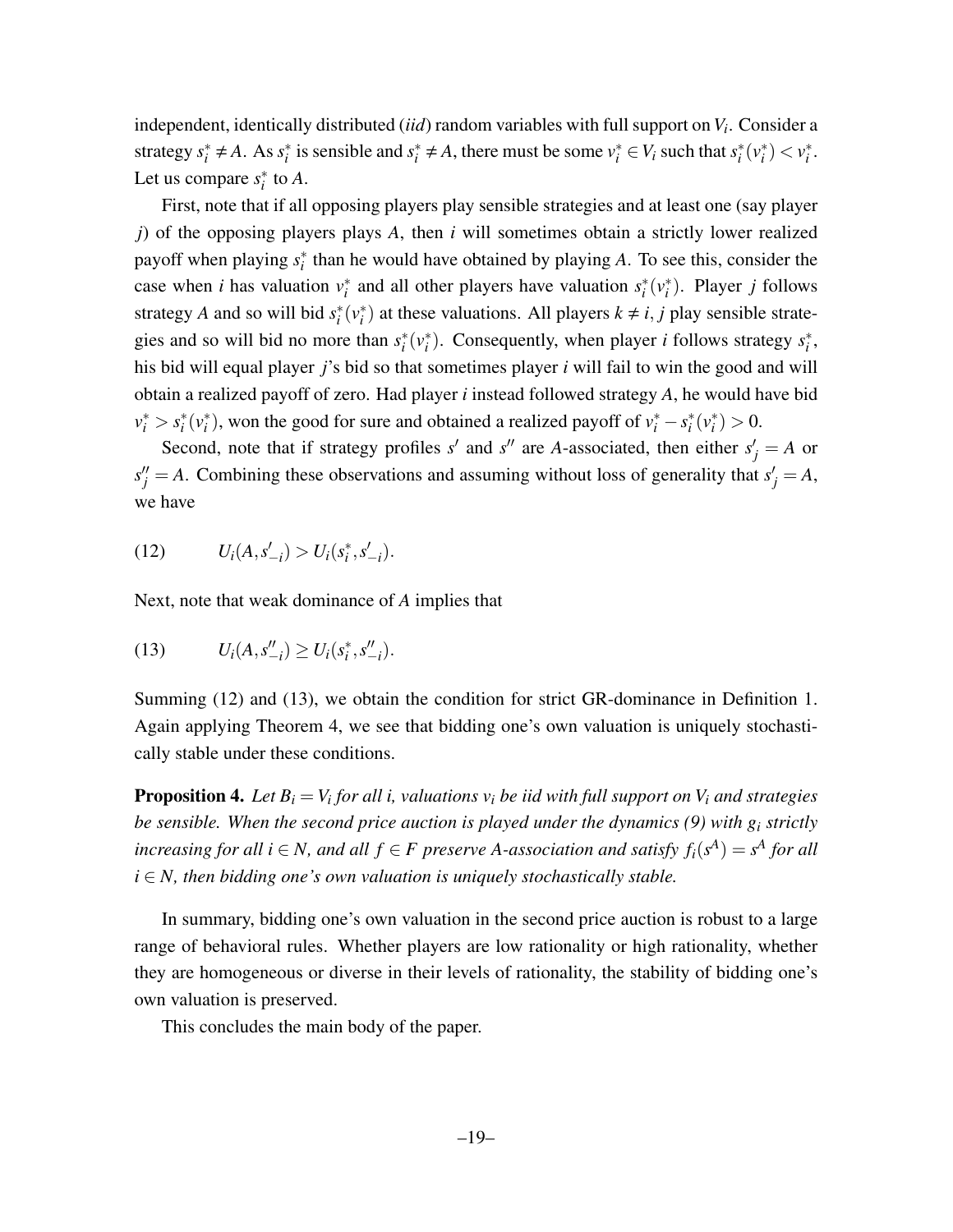# Appendix

# A. Proofs

## A.1 Additional definitions and useful results

For parameter value  $\eta$ , strategy profiles  $s, s' \in S$ , let  $P^{\eta}(s, s')$  denote the probability that  $s^{t+1} = s'$ conditional on  $s^t = s$ .

Define a new Markov process on *S*, denoted  $P_i^{\eta}$ , by adjusting the original process by setting  $q_j = 0$ for all  $j \neq i$ . Let  $P_i^{\eta}(s, s')$  denote the probability that  $s^{t+1} = s'$  conditional on  $s' = s$ . Observe that, for all  $\eta > 0$ ,  $s, s' \in S$ , we have

(14) 
$$
P^{\eta}\left(s,s'\right) = \prod_{i \in N} P_i^{\eta}\left(s,\left(s'_i,s_{-i}\right)\right).
$$

Define cost functions

(15) 
$$
c_i(s,s') := \begin{cases} \lim_{\eta \to 0} -\eta \log P_i^{\eta}(s,s') & \text{if } P_i^{\hat{\eta}}(s,s') > 0 \text{ for some } \hat{\eta} > 0, \\ \infty & \text{otherwise}. \end{cases}
$$

and let  $c(s, s')$  be the equivalent quantity after replacing  $P_i^{\eta}$  by  $P^{\eta}$ . Simple algebra shows that, for the updating rule in our model, we have

(16) 
$$
c_i(s,s') := \begin{cases} 0 & \text{if } s' = s, \\ \max_{x_i \in S_i} U_i (x_i, B_{-i}^{k-1}(s)) - U_i (s'_i, B_{-i}^{k-1}(s)) & \text{if } s'_i \neq s_i, s'_{-i} = s_{-i}, \\ \infty & \text{otherwise.} \end{cases}
$$

We adopt the convention that  $\infty > \infty$ .

We say that  $s''$  *A*-dominates  $s'$  if  $s''_i = A$  for all *i* such that  $s'_i = A$ .

**Definition 4.**  $c(\cdot, \cdot)$  is *asymmetric* (towards *A*) if, for any  $s, s', \tilde{s}$  such that  $s, \tilde{s}$  are *A*-associated, there exists  $\vec{s}'$  such that

- $\tilde{s}'$  *A*-dominates  $\tilde{s}$ ,
- $s'$ ,  $\tilde{s}'$  are *A*-associated, and
- $c(s, s') \geq c(\tilde{s}, \tilde{s}').$

**Definition 5.**  $c(\cdot, \cdot)$  is *strictly asymmetric* (towards *A*) if

(a) for any  $s \neq s^A$ ,  $c(s^A, s) > 0$ , and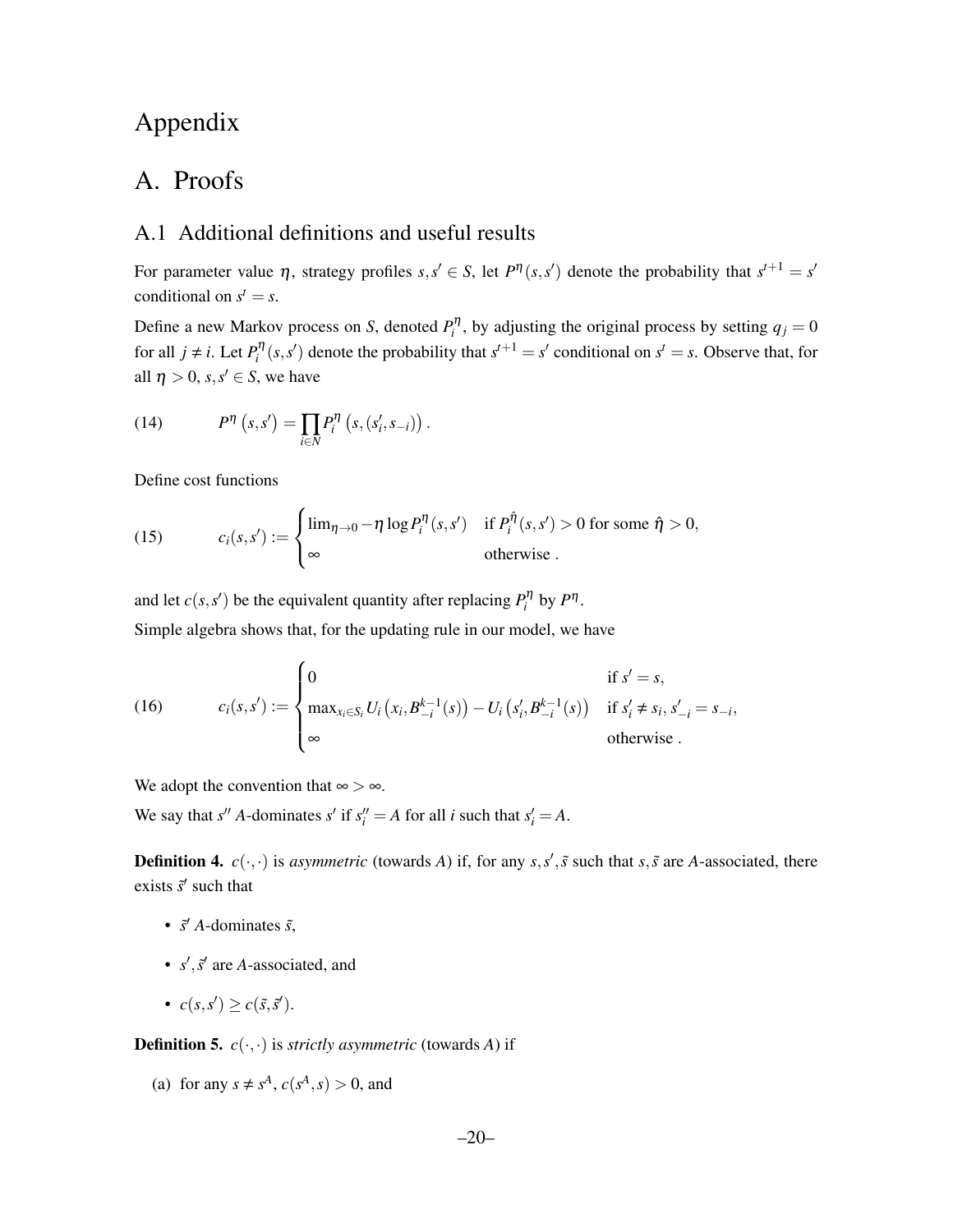- (b) for any  $s, s', \tilde{s}$  such that  $s, \tilde{s}$  are *A*-associated, there exists  $\tilde{s}'$  such that
	- *s*˜ 0 *A*-dominates ˜*s*,
	- $\sim s'$ ,  $\tilde{s}'$  are *A*-associated, and
	- $-$  either  $c(\tilde{s}, \tilde{s}') = 0$  or  $c(s, s') > c(\tilde{s}, \tilde{s}')$ .

Note that Definitions 4 and 5 can be applied to both  $c(\cdot, \cdot)$  and to  $c_i(\cdot, \cdot)$ .

#### Theorem N (Newton, 2020, 2019).

*Let*  $P^{\eta}$ ,  $\{P_i^{\eta}\}_{i \in N}$  *satisfy* (14). (i) If  $c_i(\cdot, \cdot)$  is asymmetric for all  $i \in N$ , then  $c(\cdot, \cdot)$  is asymmetric *(Newton, 2020, Theorem 3 ). (ii) If*  $c_i(\cdot, \cdot)$  *is strictly asymmetric for all*  $i \in N$ *, then*  $c(\cdot, \cdot)$  *is strictly asymmetric (Newton, 2019, Theorem 3).*

#### Theorem P (Peski, 2010, Theorem 1).

*(i)* If  $c(\cdot, \cdot)$  *is asymmetric, then*  $s^A$  *is stochastically stable. (ii)* If  $c(\cdot, \cdot)$  *is strictly asymmetric, then*  $s^A$ *is uniquely stochastically stable.*

### A.2 Proofs for Section 4

**Lemma 1.** Let s,  $\tilde{s}$  be A-associated. If  $s^A$  is GR-dominant, then  $B^k(s), B^k(\tilde{s})$  are A-associated for all  $k \geq 1$ .

*Proof.* If *s*,  $\tilde{s}$  are *A*-associated, then by GR-dominance of  $s^A$ , in particular expression (5), we have

(17) 
$$
U_i(A, \tilde{s}_{-i}) - \max_{x_i \neq A} U_i(x_i, \tilde{s}_{-i}) \geq \max_{x_i \neq A} U_i(x_i, s_{-i}) - U_i(A, s_{-i}).
$$

If  $B_i^1(s) \neq A$ , we have

(18) 
$$
\max_{s_i \neq A} U_i(s_i, s_{-i}) - U_i(A, s_{-i}) > 0,
$$

so combining (17) and (18) we obtain

(19) 
$$
U_i(A, \tilde{s}_{-i}) - \max_{x_i \neq A} U_i(x_i, \tilde{s}_{-i}) > 0.
$$

Therefore,  $B_i^1(\tilde{s}) = A$ . This holds for all *i* such that  $B_i^1(s) \neq A$ , therefore  $B_i^1(s)$ ,  $B_i^1(\tilde{s})$  are *A*-associated. Iterating the above argument, we obtain that  $B_i^k(s)$ ,  $B_i^k(\tilde{s})$  are *A*-associated for  $k = 2, 3, \ldots$ 

**Lemma 2.** (i) If  $s^A$  is GR-dominant, then, for all  $i \in N$ ,  $c_i$  is asymmetric towards A. (ii) If  $s^A$  is strictly  $GR$ -dominant, then, for all  $i \in N$ ,  $c_i$  is strictly asymmetric towards A.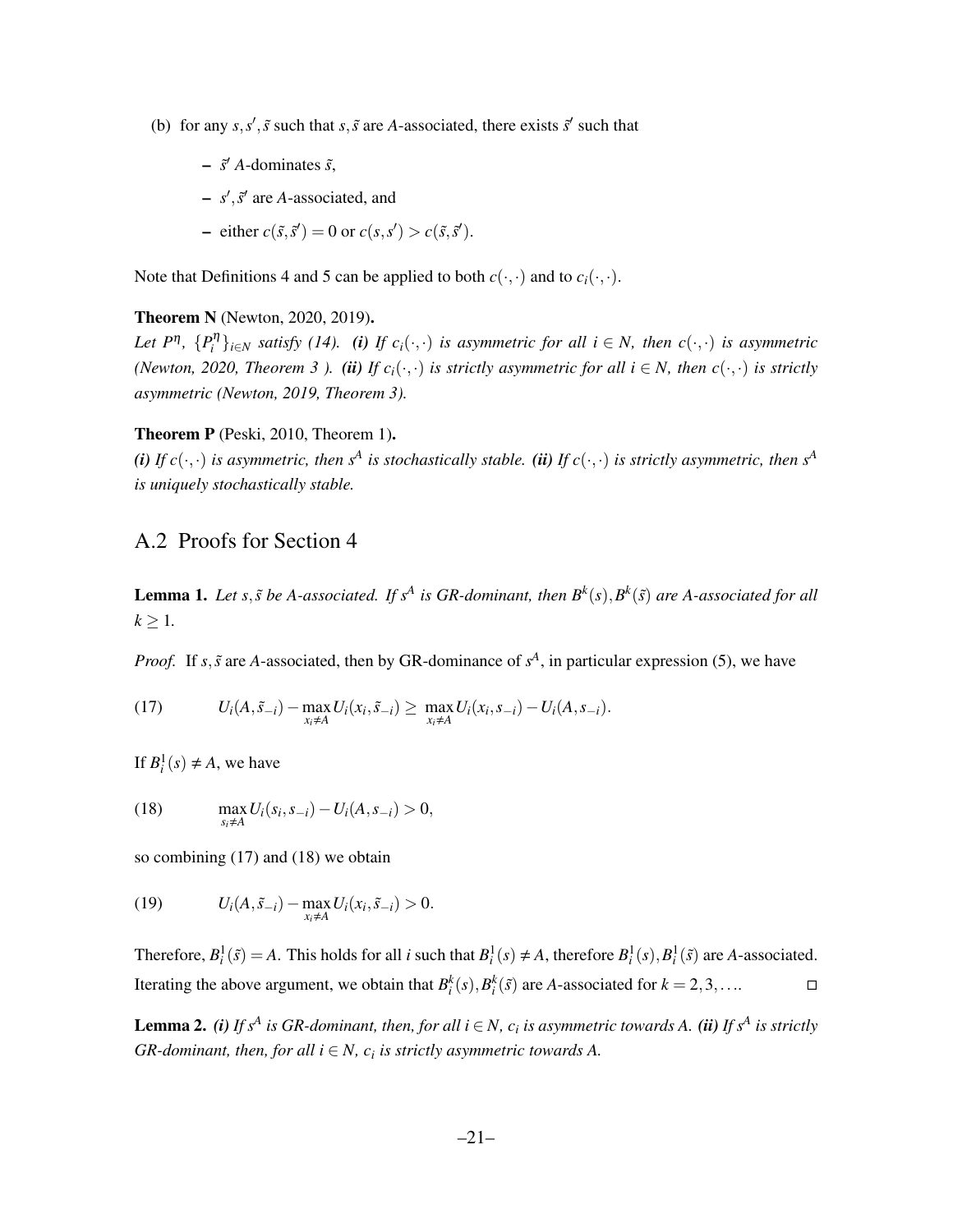*Proof.* Note that as  $s^A$  is *A*-associated with itself, GR-dominance of  $s^A$  and uniqueness of best responses implies that

(20) 
$$
B^k(s^A) = s^A \quad \text{for all } k \ge 0.
$$

If  $s \neq s^A$ , then either  $s_{-i} \neq s^A_{-i}$ , in which case  $c_i(s^A, s) = \infty$ , or  $s_{-i} = s^A_{-i}$ ,  $s_i \neq A$ , in which case

(21) 
$$
c_i(s^A, s) = \max_{\substack{x_i \in S_i}} U_i(x_i, B_{-i}^{k-1}(s^A)) - U_i(s_i, B_{-i}^{k-1}(s^A))
$$
  
\n
$$
= \max_{x_i \in S_i} U_i(x_i, s^A) - U_i(s_i, s^A)
$$
  
\n
$$
= U_i(A, s^A) - U_i(s_i, s^A)
$$
  
\n
$$
> 0.
$$

Therefore, the condition in Definition 5a is satisfied.

Now consider  $s, s', \tilde{s} \in S$  such that  $s, \tilde{s}$  are *A*-associated. If  $s^A$  is GR-dominant, it follows from Lemma 1 that

(22) 
$$
B^k(s), B^k(\tilde{s})
$$
 are A-associated for all  $k \ge 1$ .

**Case 1:**  $s = s'$  or  $s'_i = A$  or  $c_i(s, s') = \infty$  or  $\tilde{s}_i = A$ .

If  $c_i(s, s') = \infty$ , let  $\tilde{s}' = s^A$ . The conditions in Definitions 4 and 5b are satisfied.

If  $c_i(s, s')$  is finite, let  $\tilde{s}' = \tilde{s}$ . (16) implies  $c_i(\tilde{s}, \tilde{s}') = 0$ , therefore the conditions in Definitions 4 and 5b are satisfied.

**<u>Case 2</u>:**  $s \neq s'$  and  $s'_i \neq A$  and  $c_i(s, s')$  is finite and  $\tilde{s}_i \neq A$ .

(16) together with finiteness of  $c_i(s, s')$  implies  $s_{-i} = s'_{-i}$ ,  $s \neq s'$  and  $s'_i \neq A$  then imply that  $s_i = A$ . Let  $\tilde{s}'$  be such that  $\tilde{s}'_{-i} = \tilde{s}_{-i}, \tilde{s}'_i = A$ .

If  $c_i(\tilde{s}, \tilde{s}') = 0$ , then the conditions in Definitions 4 and 5b are satisfied.

If  $c_i(\tilde{s}, \tilde{s}') > 0$ , then

(23) 
$$
c_i(s, s') = \max_{\substack{\text{by (16)}}} \sum_{x_i \in S_i} \max_l U_i(x_i, B_{-i}^{k-1}(s)) - U_i(s'_i, B_{-i}^{k-1}(s))
$$

$$
\geq U_i(A, B_{-i}^{k-1}(s)) - \max_{x_i \neq A} U_i(x_i, B_{-i}^{k-1}(s))
$$

$$
\geq \max_{\substack{x_i \neq A}} \sum_{i \neq i} U_i(x_i, B_{-i}^{k-1}(s)) - U_i(A, B_{-i}^{k-1}(s))
$$
by (22)  
and GR-dominance  

$$
= C_i(\tilde{s}, \tilde{s}').
$$
  
by (16)  
and  $c(\tilde{s}, \tilde{s}') > 0$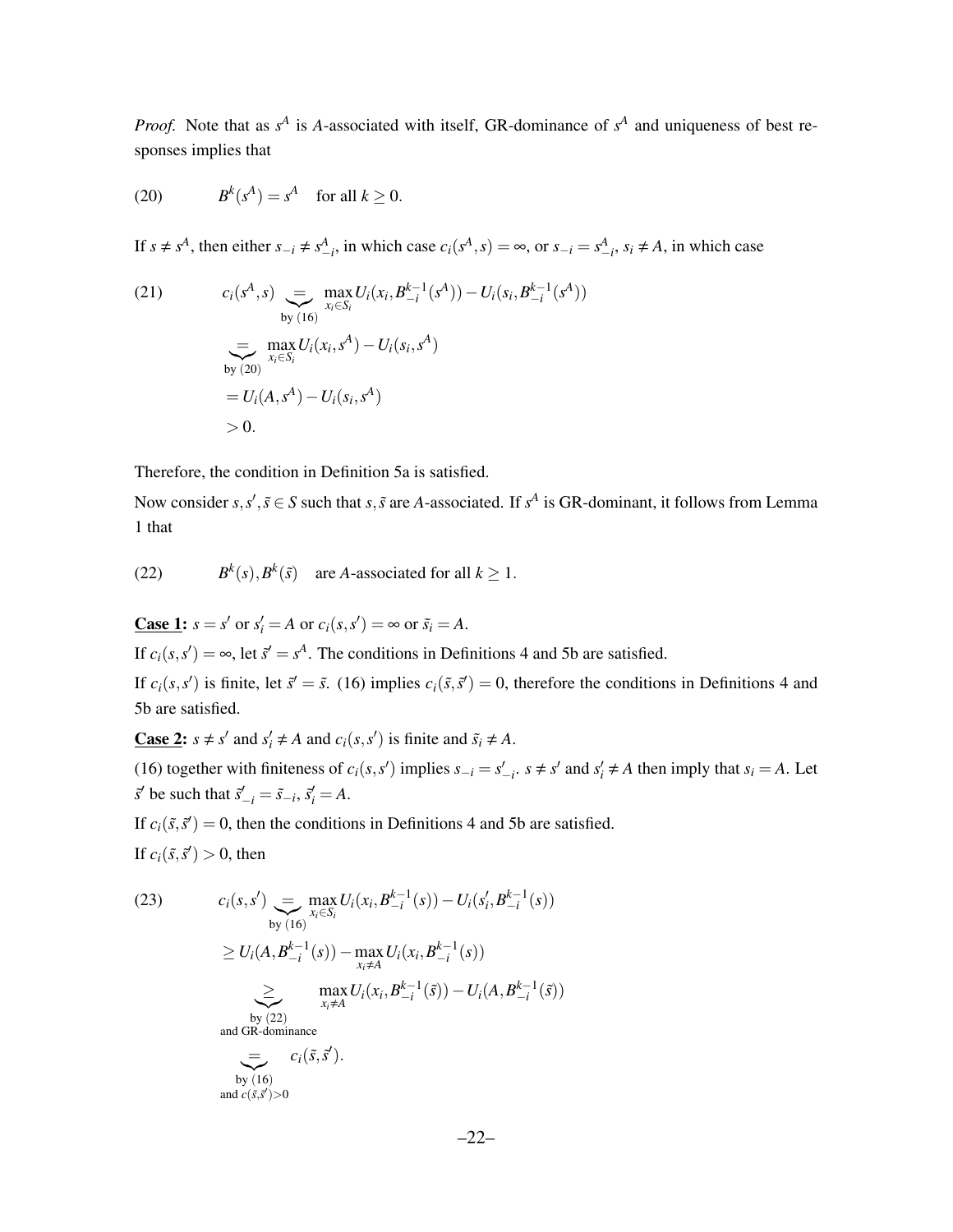That is, the condition in Definition 4 as satisfied. Further note that if  $s<sup>A</sup>$  is strictly GR-dominant, then the weak inequality in (23) due to GR-dominance becomes a strict inequality, so that the condition in Definition 5b is satisfied.  $\square$ 

Lemma 3. *(i) If s<sup>A</sup> is GR-dominant, then c is asymmetric towards A. (ii) If s<sup>A</sup> is strictly GR-dominant, then c is strictly asymmetric towards A.*

*Proof.* (i) GR-dominance of  $s^A$  and Lemma 2(i) together imply that, for all  $i \in N$ ,  $c_i$  is asymmetric towards *A*. Theorem N(i) then implies that *c* is asymmetric towards *A*. (ii) Strict GR-dominance of  $s^A$ and Lemma 2(ii) together imply that, for all  $i \in N$ ,  $c_i$  is strictly asymmetric towards *A*. Theorem N(ii) then implies that *c* is strictly asymmetric towards *A*.

#### *Proof of Theorem 1.*

Assume  $s^A$  is GR-dominant. Lemma 3(i) and Theorem P(i) together imply stochastic stability of  $s^A$ . Assume  $s<sup>A</sup>$  is strictly GR-dominant. Lemma 3(ii) and Theorem P(ii) together imply unique stochastic stability of *s A* .

#### *Proof of Theorem 2.*

Let player *i* be level 0. Recall that when *i* updates his strategy, each strategy in *S<sup>i</sup>* is chosen with probability <sup>1</sup>/ $|S_i|$ . This probability is independent of  $\eta$  and  $s_{-i}$ , so (15) gives us  $c_i(s_i, (s'_i, s_{-i})) = 0$  for all *s*,  $s'_i$ . This  $c_i$  satisfies Definition 4, so  $c_i$  is asymmetric.

Therefore, even if some players are level 0, Lemma 3(i) and the first part of Theorem 1 continue to hold. Therefore, if  $s^A$  is GR-dominant, then  $s^A$  is stochastically stable.

To prove the second part of the Theorem, let *i* have at least two strategies. Let *s* ∗ be stochastically stable. Consider  $s'_i \in S_i$  such that  $s'_i \neq s_i^*$ . Then  $c_i(s^*, (s'_i, s_{-i}^*)) = 0$ , therefore  $c(s^*, (s'_i, s_{-i}^*)) = 0$ . It follows from the tree characterization of stochastically stable states (see, e.g. Young, 1993a) that  $(s'_i, s_{-i}^*)$  must also be stochastically stable.

## A.3 Proofs for Section 5

#### *Proof of Proposition 1.*

#### Step 1

First we show that if *A* is (strictly) risk dominant, then  $s^A$  is (strictly) GR-dominant. Note that condition (5) for GR-dominance reduces to

(24) 
$$
U_i(A, s'_{-i}) + U_i(A, s''_{-i}) \ge U_i(B, s'_{-i}) + U_i(B, s''_{-i})
$$

for all  $i \in N$ ,  $s'$ ,  $s''$  *A*-associated.

Now, if  $s'$ ,  $s''$  are *A*-associated, then for all *i*,

(25) 
$$
U_i(A, s'_{-i}) - U_i(B, s'_{-i})
$$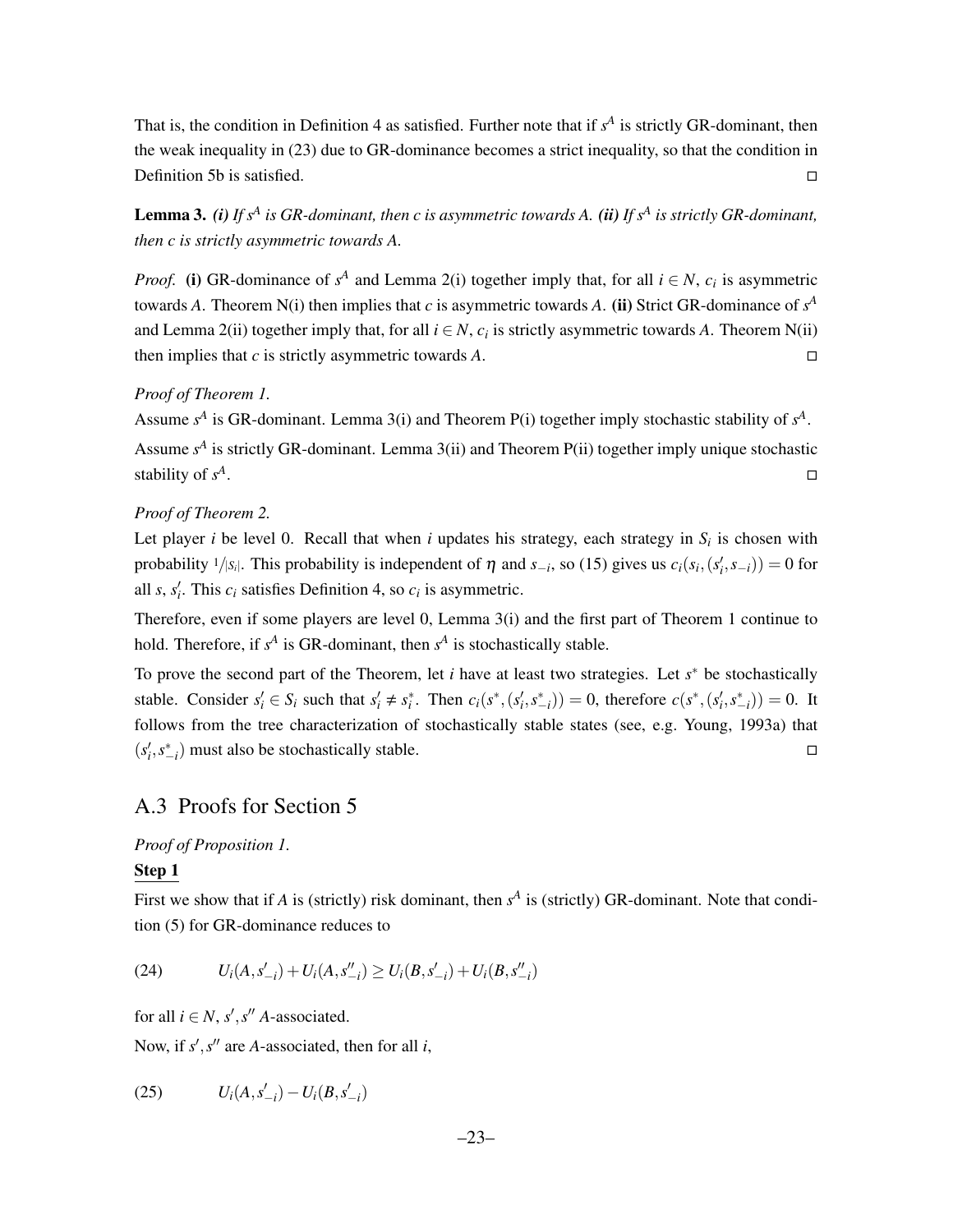$$
\sum_{\substack{b \text{ by (6)}}} \sum_{\substack{j \in N \setminus \{i\} \\ s'_j = A}} w_{ij} (a_{AA} - a_{BA}) - \sum_{\substack{j \in N \setminus \{i\} \\ s'_j = B}} w_{ij} (a_{BB} - a_{AB})
$$
\n
$$
\sum_{\substack{b \in N \setminus \{i\} \\ s'_j = A}} w_{ij} (a_{BB} - a_{AB}) - \sum_{\substack{j \in N \setminus \{i\} \\ s'_j = B}} w_{ij} (a_{AA} - a_{BA})
$$
\nby *A*-association  $\sum_{\substack{j \in N \setminus \{i\} \\ s''_j = B}} w_{ij} (a_{BB} - a_{AB}) - \sum_{\substack{j \in N \setminus \{i\} \\ s''_j = A}} w_{ij} (a_{AA} - a_{BA})$ \n
$$
\sum_{\substack{b \in N \setminus \{i\} \\ b'_{b'} = A}} w_{ij} (B, s''_{-i}) - U_i(A, s''_{-i}).
$$

That is, (24) holds and  $s^A$  is GR-dominant. If risk dominance is strict, then the first  $\geq$  in (25) is strict, therefore (24) holds strictly and  $s<sup>A</sup>$  is strictly GR-dominant.

### Step 2

The definition of risk dominance implies that at least one of *A*, *B* is risk dominant.

#### Non-strict

By Step 1, if *A* is risk dominant, then  $s^A$  is GR-dominant. Theorem 1 then implies that  $s^A$  is stochastically stable.

If *A* is not risk dominant, then *B* is strictly risk dominant. Step 1 then implies that  $s^B$  is strictly GR-dominant and Theorem 1 implies that  $s^B$  is uniquely stochastically stable. Therefore,  $s^A$  is not stochastically stable.

#### Strict

By Step 1, if *A* is strictly risk dominant, then  $s^A$  is strictly GR-dominant. Theorem 1 then implies that *s A* is uniquely stochastically stable.

If *A* is not strictly risk dominant, then *B* is risk dominant. Step 1 then implies that  $s^B$  is GR-dominant and Theorem 1 implies that  $s^B$  is stochastically stable. Therefore,  $s^A$  is not uniquely stochastically stable.  $\square$ 

### *Proof of Proposition 2.*

Risk dominance of *A* and Step 1 of the proof of Proposition 1 together imply that  $s^A$  is GR-dominant. Theorem 2 then implies that  $s<sup>A</sup>$  is stochastically stable

Let  $s' = (B, s^A_{-i})$ . Let s'' be such that  $s'_i \neq s''_i$  for all  $i \in N$ . Note that  $B^k(s') = s''$  for odd k and  $B^k(s') = s'$ for even *k*.

From  $s^A$ , player *i* switches to *B* with positive probability. Consequently,  $c(s^A, s') = c_i(s^A, s') = 0$ . It follows from the tree characterization of stochastically stable states that  $s'$  is also stochastically stable.

#### *k* odd

Let *s*<sup>\*</sup> be any strategy profile. From *s'*, with positive probability (that does not approach zero as  $\eta \to 0$ , all players in the set  $\{j \neq i : s_j^* = B\}$  update their strategies, best responding to  $B^{k-1}(s') = s'$ by playing *B*. Denote the resulting profile  $s^{**}$ . Note that  $c(s', s^{**}) = 0$ .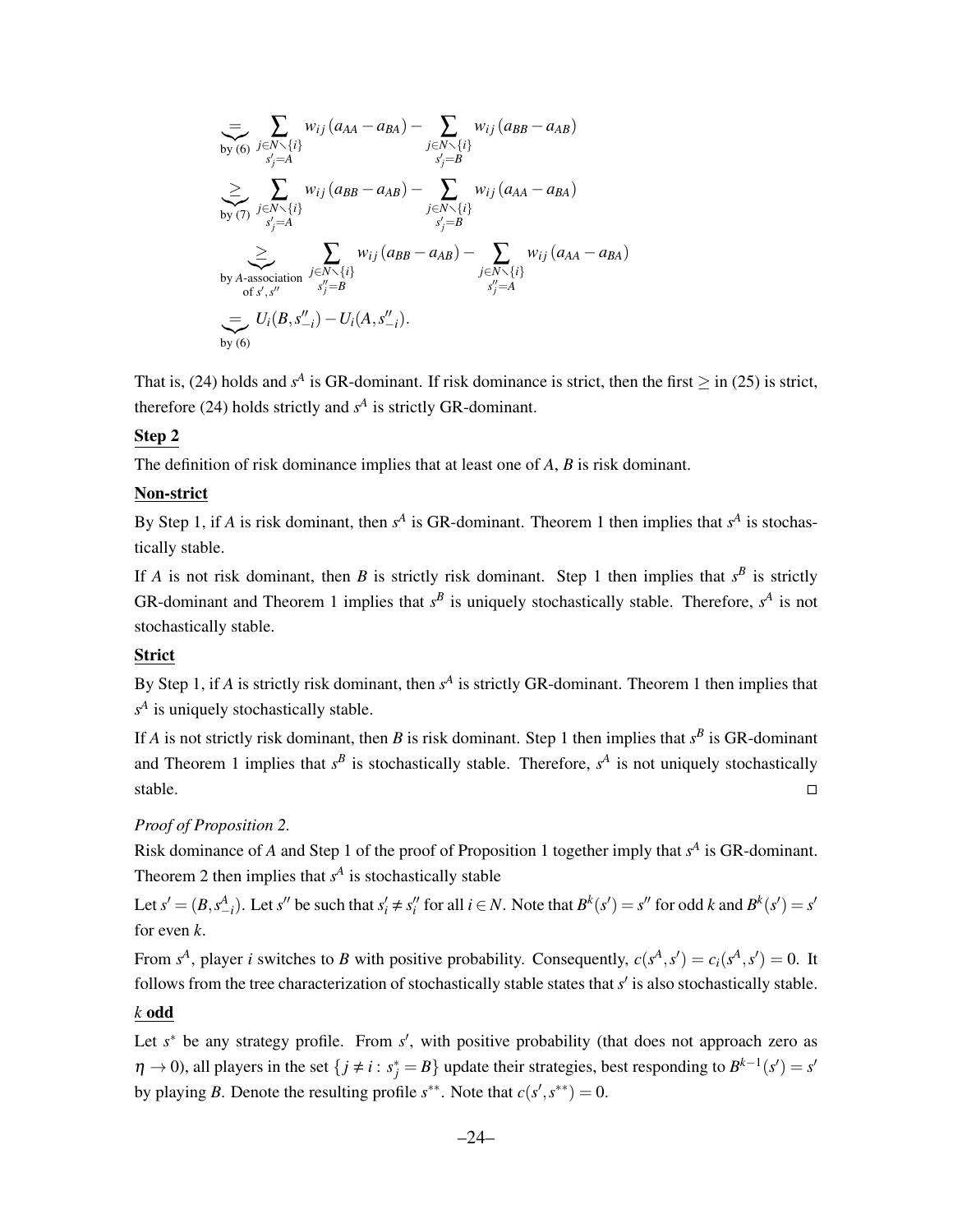If  $s^* = s^{**}$ , then it follows from the tree characterization of stochastically stable states that  $s^*$  is stochastically stable.

If  $s^* \neq s^{**}$ , then it must be that  $s_i^* \neq s_i^{**} = B$ . From  $s^{**}$ , with positive probability (that does not approach zero as  $\eta \to 0$ ) player *i* updates his strategy and switches to *A*. Therefore,  $c(s^{**}, s^*) = 0$ . It follows from the tree characterization of stochastically stable states that *s* ∗ is stochastically stable.

#### *k* even

Consider a profile *s*. Note that  $B_i^1(s)$  is independent of  $s_i$ . If  $B_i^1(s) = A$  (respectively, *B*), then for  $j \neq i$ ,  $B_j^2(s) = A$  (respectively, B),  $B_i^3(s) = A$  (respectively, B), and so on. In particular,  $B_i^{k-1}(s) = B_i^1(s)$  is independent of  $s_i$ . Therefore, the choice probabilities of  $j \neq i$  are independent of  $s_i$ .

Now consider that if *i* were of level  $k \geq 1$ , Proposition 1 would imply that  $s^A$  is the unique stochastically stable profile. As the behavior of  $j \neq i$  is independent of  $s_i$ , it must be that at any stochastically stable profile  $s^*$  we have  $s_j^* = s_j^A = A$ . Therefore no profile other than  $s^A$  and  $s'$  is stochastically stable.  $\square$ 

### A.4 Proof of Theorem 3

Applying (15) to (9), we have

(26) 
$$
c_i(s,s') := \begin{cases} 0 & \text{if } s' = s, \\ g_i(\Upsilon_i(s'_i, f_i(s))) & \text{if } s'_i \neq s_i, s'_{-i} = s_{-i}, \\ \infty & \text{otherwise.} \end{cases}
$$

**Lemma 4.** Let f preserve A-association. (i) If  $s^A$  is GR-dominant, then, for all  $i \in N$ ,  $c_i$  is asymmetric *towards A.* (*ii*) If  $s^A$  is strictly GR-dominant and, for all  $i \in N$ ,  $g_i$  is strictly increasing and  $f_i(s^A) = s^A$ , *then, for all*  $i \in N$ *,*  $c_i$  *is strictly asymmetric towards A.* 

*Proof.* Consider  $s, s', \tilde{s} \in S$  such that  $s, \tilde{s}$  are *A*-associated. As *f* preserves *A*-association, we have

(27)  $f_i(s)$ ,  $f_i(\tilde{s})$  are *A*-associated.

**Case 1:**  $s = s'$  or  $s'_i = A$  or  $c_i(s, s') = \infty$  or  $\tilde{s}_i = A$ .

If  $c_i(s, s') = \infty$ , let  $\tilde{s}' = s^A$ . The conditions in Definitions 4 and 5b are satisfied.

If  $c_i(s, s')$  is finite, let  $\vec{s}' = \vec{s}$ . (26) implies  $c_i(\vec{s}, \vec{s}') = 0$ , therefore the conditions in Definitions 4 and 5b are satisfied.

**<u>Case 2</u>:**  $s \neq s'$  and  $s'_i \neq A$  and  $c_i(s, s')$  is finite and  $\tilde{s}_i \neq A$ .

(26) and finiteness of  $c_i(s, s')$  implies  $s_{-i} = s'_{-i}$ ,  $s \neq s'$  and  $s'_i \neq A$  then imply that  $s_i = A$ . Let  $\tilde{s}'$  be such that  $\tilde{s}'_{-i} = \tilde{s}_{-i}, \, \tilde{s}'_i = A$ .

If  $c_i(\tilde{s}, \tilde{s}') = 0$ , then the conditions in Definitions 4 and 5b are satisfied.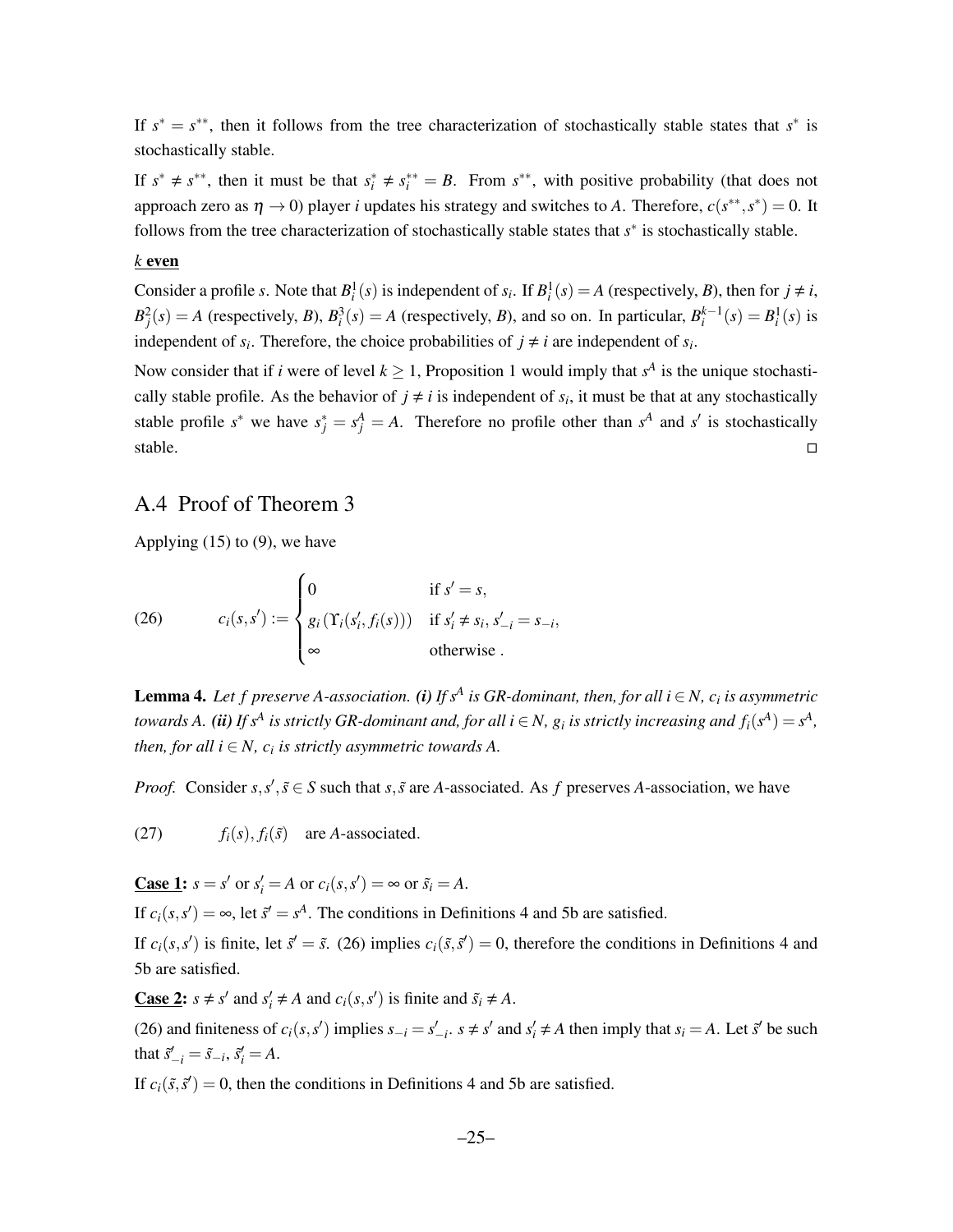If  $c_i(\tilde{s}, \tilde{s}') > 0$ , then

(28) 
$$
c_i(s, s') = g_i\left(\Upsilon_i(s'_i, f_i(s))\right)
$$
  
\n
$$
= g_i\left(\max_{x_i \in S_i} U_i(x_i, (f_i(s))_{-i}) - U_i(s'_i, (f_i(s))_{-i})\right)
$$
  
\n
$$
\geq g_i\left(U_i(A, (f_i(s))_{-i}) - \max_{x_i \neq A} U_i(x_i, (f_i(s))_{-i})\right)
$$
  
\n
$$
\geq g_i\left(\max_{x_i \neq A} U_i(x_i, (f_i(\tilde{s}))_{-i}) - U_i(A, (f_i(\tilde{s}))_{-i})\right)
$$
  
\n
$$
= g_i\left(\max_{x_i \neq A} U_i(x_i, (f_i(\tilde{s}))_{-i}) - U_i(A, (f_i(\tilde{s}))_{-i})\right)
$$
  
\nand GR-dominance  
\n
$$
= g_i\left(\Upsilon_i(\tilde{s}'_i, f_i(\tilde{s}))\right) \sum_{\substack{\text{by (26)} \\ \text{by (26)} \\ \text{and } c(\tilde{s}, \tilde{s}') > 0}} c(\tilde{s}, \tilde{s}').
$$

That is, the condition in Definition 4 as satisfied. Further note that if  $s<sup>A</sup>$  is strictly GR-dominant and  $g_i$  is strictly increasing, then the weak inequality in (28) due to GR-dominance becomes a strict inequality, so that the condition in Definition 5b is satisfied.

For the remainder of this proof, assume that  $f(s^A) = s^A$ ,  $s^A$  is strictly GR-dominant, and  $g_i$  is strictly increasing.

Note that, as  $s^A$  is *A*-associated with itself, strict GR-dominance of  $s^A$  implies that

(29) 
$$
\arg \max_{x_i \in S_i} U_i(x_i, (s^A)_{-i}) = \{A\}.
$$

If  $s \neq s^A$ , then either  $s_{-i} \neq s^A_{-i}$ , in which case  $c(s^A, s) = \infty$ , or  $s_{-i} = s^A_{-i}$ ,  $s_i \neq A$ , in which case

(30) 
$$
c(s^{A}, s) = g_{i} \left( \Upsilon_{i}(s_{i}, f_{i}(s^{A})) \right)
$$
  
\n
$$
= g_{i} \left( \max_{x_{i} \in S_{i}} U_{i}(x_{i}, (f_{i}(s^{A}))_{-i}) - U_{i}(s_{i}, (f_{i}(s^{A}))_{-i}) \right)
$$
  
\n
$$
= g_{i} \left( \max_{x_{i} \in S_{i}} U_{i}(x_{i}, (s^{A})_{-i}) - U_{i}(s_{i}, (s^{A})_{-i}) \right)
$$
  
\nby  $f(s^{A}) = s^{A}$   
\n
$$
= 0.
$$
  
\nby  $s_{i} \neq A_{i}$ , (29),  
\n $g_{i}$  strictly increasing

Therefore, the condition in Definition 5a is satisfied.

#### *Proof of Theorem 3.*

Assume  $s^A$  is GR-dominant. Lemma 4(i) implies that, for all  $i \in N$ ,  $c_i$  is asymmetric towards *A*.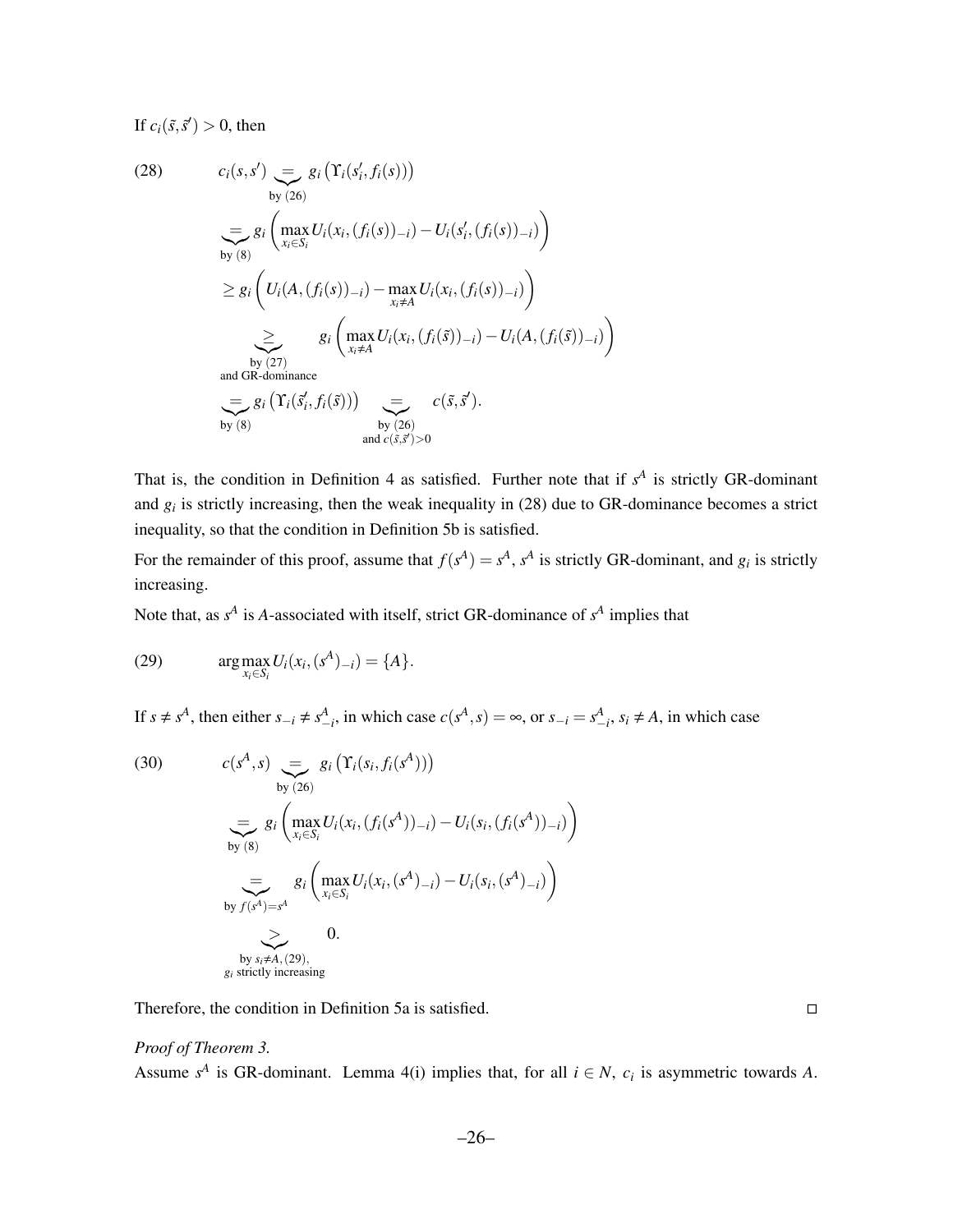Theorem N(i) then implies that *c* is asymmetric towards *A*. Theorem P(i) then implies that  $s<sup>A</sup>$  is stochastically stable.

Assume  $s^A$  is strictly GR-dominant and, for all  $i \in N$ ,  $g_i$  is strictly increasing and  $f_i(s^A) = s^A$ . Lemma 4(ii) implies that, for all  $i \in N$ ,  $c_i$  is strictly asymmetric towards *A*. Theorem N(ii) then implies that *c* is strictly asymmetric towards *A*. Theorem  $P(ii)$  then implies that  $s<sup>A</sup>$  is uniquely stochastically stable.  $\square$ 

### A.5 Proof of Theorem 4

Let  $P^{\varepsilon}$  be the Markov kernel of the process with  $F = \{f_1, \ldots, f_n\}$ . Define processes  $P^{\varepsilon, f_1}, \ldots P^{\varepsilon, f_n}$  as identical to  $P^{\varepsilon}$  except that  $F = \{f_1\}, \ldots, F = \{f_n\}$  respectively. Note that

(31) 
$$
P^{\varepsilon} = \sum_{i=1}^{n} \varphi(f_m) P^{\varepsilon, f_i}.
$$

Let cost functions for  $P^{\varepsilon, f_1}, \ldots P^{\varepsilon, f_n}$  be given by  $c^{f_1}, \ldots, c^{f_n}$ .

#### *Proof of Theorem 4.*

Assume  $s^A$  is GR-dominant. Lemma 4(i) implies that, for all  $i \in N$ ,  $f_m \in F$ ,  $c_i^{f_m}$  is asymmetric towards *A*. Theorem N(i) then implies that, for  $m = 1, \ldots, n$ ,  $c^{f_m}$  is asymmetric towards *A*. Given (31), that is  $P^{\varepsilon}$  is a convex combination of  $P^{\varepsilon,f_1}, \ldots P^{\varepsilon,f_n}$ , this implies that *c* is asymmetric towards *A* (Newton, 2020, Theorem 1). Theorem  $P(i)$  then implies that  $s<sup>A</sup>$  is stochastically stable.

Assume  $s^A$  is strictly GR-dominant and, for all  $i \in N$ ,  $g_i$  is strictly increasing and  $f_i(s^A) = s^A$ . Lemma 4(ii) implies that, for all  $i \in N$ ,  $f_m \in F$ ,  $c_i^{f_m}$  is strictly asymmetric towards *A*. Theorem N(ii) then implies that, for  $m = 1, ..., n$ ,  $c^{f_m}$  is strictly asymmetric towards A. Given (31), that is  $P^{\varepsilon}$  is a convex combination of  $P^{\varepsilon, f_1}, \ldots P^{\varepsilon, f_n}$ , this implies that *c* is strictly asymmetric towards *A* (Newton, 2019, Theorem 1). Theorem  $P(i)$  then implies that  $s<sup>A</sup>$  is uniquely stochastically stable.

 $\Box$ 

### A.6 Proofs for Section 7

*Proof of Theorem 5.*

#### Non-strict

If *A* is a weakly dominant strategy for *i*, then

(32) 
$$
U_i(A, s_{-i}) \ge \max_{x_i \ne A} U_i(x_i, s_{-i}) \text{ for all } s_{-i},
$$

and consequently

(33) 
$$
U_i(A, s'_{-i}) + U_i(A, s''_{-i}) \ge \max_{s_i \neq A} U_i(s_i, s'_{-i}) + \max_{s_i \neq A} U_i(s_i, s''_{-i}).
$$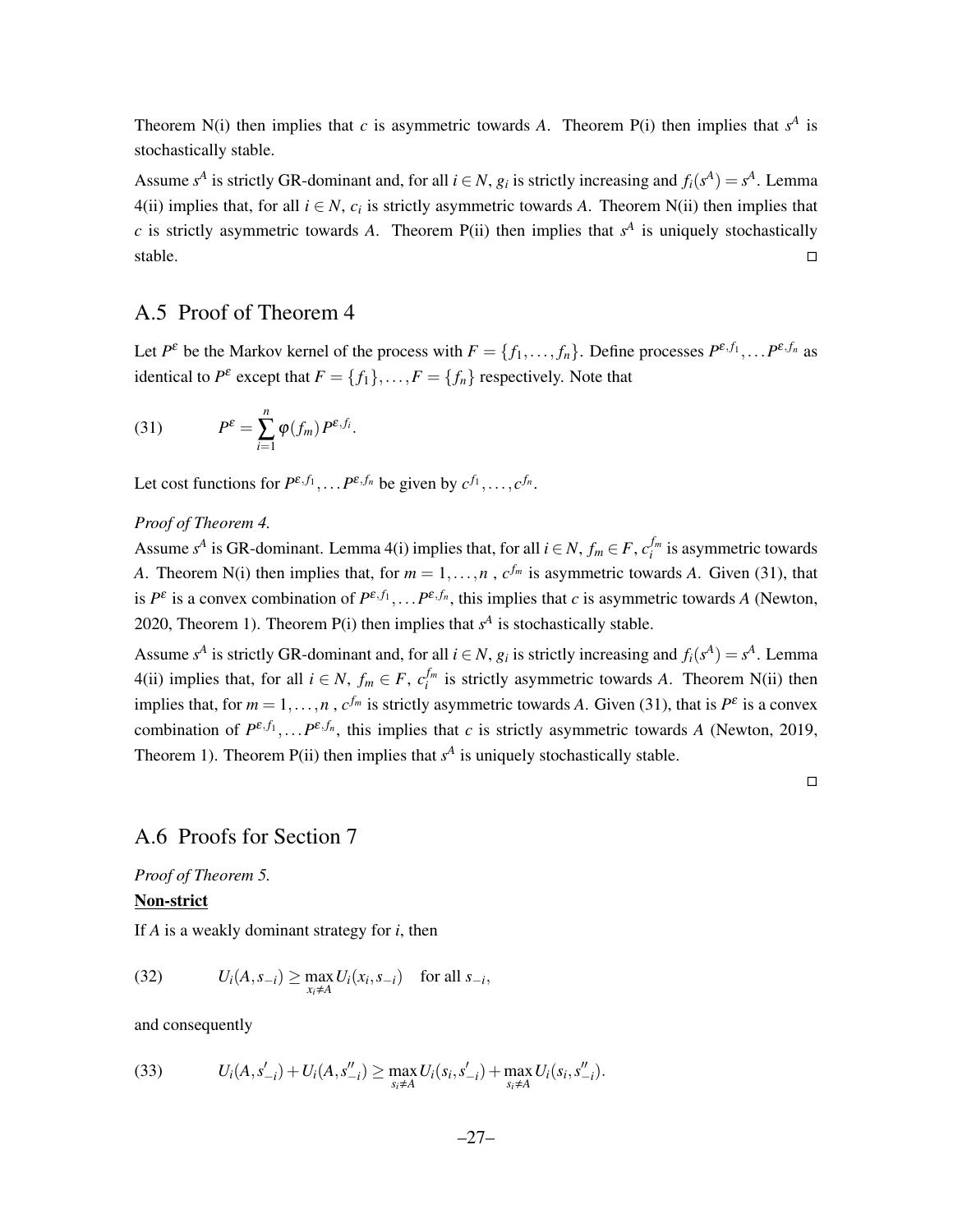Therefore, if *A* is weakly dominant for all  $i \in N$ , then (33) holds for all *i*, *s'*, *s''*. Therefore,  $s^A$  is GR-dominant.

#### Strict

If *A* is a strictly dominant strategy for *i*, then

(34) 
$$
U_i(A, s'_{-i}) > \max_{x_i \neq A} U_i(x_i, s_{-i}) \text{ for all } s_{-i},
$$

and consequently

(35) 
$$
U_i(A, s'_{-i}) + U_i(A, s''_{-i}) > \max_{s_i \neq A} U_i(s_i, s'_{-i}) + \max_{s_i \neq A} U_i(s_i, s''_{-i}).
$$

Therefore, if *A* is strictly dominant for all  $i \in N$ , then (35) holds for all *i*, *s'*, *s''*. Therefore, *s*<sup>*A*</sup> is strictly GR-dominant.

#### *Proof of Proposition 3.*

For all  $i \in N$ , it is a weakly dominant strategy for player *i* to bid his valuation. Therefore,  $s^A$  is composed of weakly dominant strategies and Theorem 5 implies that  $s<sup>A</sup>$  is GR-dominant. Theorem 4 then implies that  $s^A$  is stochastically stable.

#### *Proof of Proposition 4.*

Let  $s'$  and  $s''$  be *A*-associated.

Consider  $s_i^* \neq A$ . There must exist  $v_i^* \in V_i$  such that  $s_i^*(v_i^*) \neq v_i^*$ . The restriction to sensible strategies implies that  $s_i^*(v_i^*) \leq v_i^*$ , so it must be that  $s_i^*(v_i^*) < v_i^*$ . Note that  $s_i^*(v_i^*) \in B_i = V_i$ .

As *s'* and *s''* are *A*-associated, for a given player  $j \neq i$ , it must be that either  $s'_j = A$  or  $s''_j = A$ . Without loss of generality assume that  $s'_j = A$ .

**<u>Case 1</u>:** Player *i* has valuation  $v_i^*$  and all other players  $k \neq i$  have valuation  $v_k^* = s_i^*(v_i^*)$ .

As  $s'_{j} = A$ , we have  $s'_{j}(v_{j}^{*}) = s'_{j}(s_{i}^{*}(v_{i}^{*})) = s_{i}^{*}(v_{i}^{*})$ .

Sensible strategies imply that for  $k \neq i, j$ , we have  $s'_k(v_k^*) = s'_k(s_i^*(v_i^*)) \leq s_i^*(v_i^*)$ .

Consider strategy profile  $(s_i^*, s_{-i}').$  Player *i*'s bid is  $s_i^*(v_i^*)$ . This equals player *j*'s bid and is greater than or equal to all other bids. Therefore, player *i* wins the good and obtains a realized payoff of  $v_i^* - s_i^*(v_i^*) > 0$  with probability at most one half.

Consider strategy profile  $(A, s'_{-i})$ . Player *i*'s bid is  $v_i^*$ . This is strictly greater than all other bids. The second highest bid (possibly tied) is player *j*'s bid of  $s_i^*(v_i^*)$ . Therefore, player *i* wins the good and obtains a realized payoff of  $v_i^* - s_i^*(v_i^*) > 0$  with probability one.

Therefore at valuations  $(v_k^*)_{k \in N}$ , player *i* obtains a strictly higher realized payoff from  $(A, s'_{-i})$  than he does from  $(s_i^*, s'_{-i})$ .

**Case 2:** Consider all valuations  $(v_k)_{k \in N}$  other than  $(v_k^*)_{k \in N}$  considered in Case 1. By standard arguments for second price auctions, at any realized valuations, a player with strategy *A* could not have obtained a strictly higher payoff by playing a strategy other than *A*.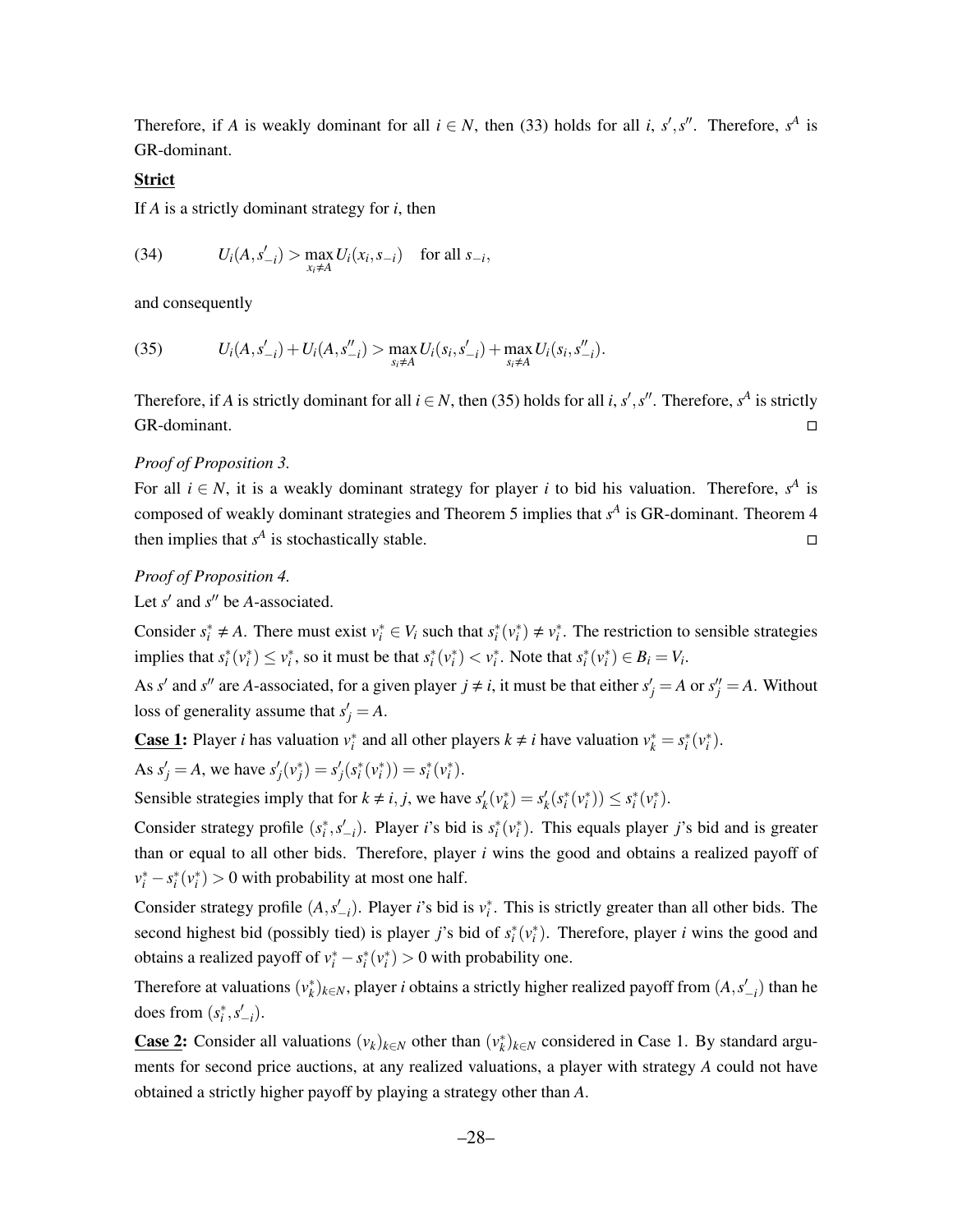Therefore at valuations  $(v_k)_{k \in N}$ , player *i* obtains at least as high a payoff from  $(A, s'_{-i})$  as he does from  $(s_i^*, s'_{-i}).$ 

As  $v_k$  are iid with full support on  $V_k = V_i$ , Case 1 occurs with positive probability. Therefore, combining Case 1 and Case 2, we obtain

(36) 
$$
U_i(A, s'_{-i}) > U_i(s_i^*, s'_{-i}).
$$

Next, note that weak dominance of *A* implies that

(37) 
$$
U_i(A, s_{-i}'') \geq U_i(s_i^*, s_{-i}').
$$

Summing (36) and (37),

(38) 
$$
U_i(A, s'_{-i}) + U_i(A, s''_{-i}) > U_i(s_i^*, s'_{-i}) + U_i(s_i^*, s''_{-i}).
$$

Our argument and hence (38) holds for any  $i \in N$  and *A*-associated *s'* and *s''*. That is,  $s^A$  is strictly GR-dominant according to Definition 1.

Applying Theorem 4, it follows that  $s^A$  is uniquely stochastically stable.

# References

- Alós-Ferrer, C. and Netzer, N. (2010). The logit-response dynamics. *Games and Economic Behavior*, 68:413–427.
- Bacharach, M. (1992). Backward induction and beliefs about oneself. *Synthese*, 91(3):247– 284.
- Battalio, R., Samuelson, L., and Van Huyck, J. (2001). Optimization incentives and coordination failure in laboratory stag hunt games. *Econometrica*, 69(3):749–764.
- Block, H. and Marschak, J. (1959). Random orderings and stochastic theories of response. Working paper, Cowles Foundation for Research in Economics, Yale University.
- Blume, L. E. (1993). The statistical mechanics of strategic interaction. *Games and Economic Behavior*, 5(3):387 – 424.
- Blume, L. E. (1996). Population games. Working Papers 96-04-022, Santa Fe Institute.
- Blume, L. E. (2003). How noise matters. *Games and Economic Behavior*, 44(2):251–271.
- Cabrales, A., Nagel, R., and Armenter, R. (2007). Equilibrium selection through incomplete information in coordination games: an experimental study. *Experimental Economics*, 10(3):221–234.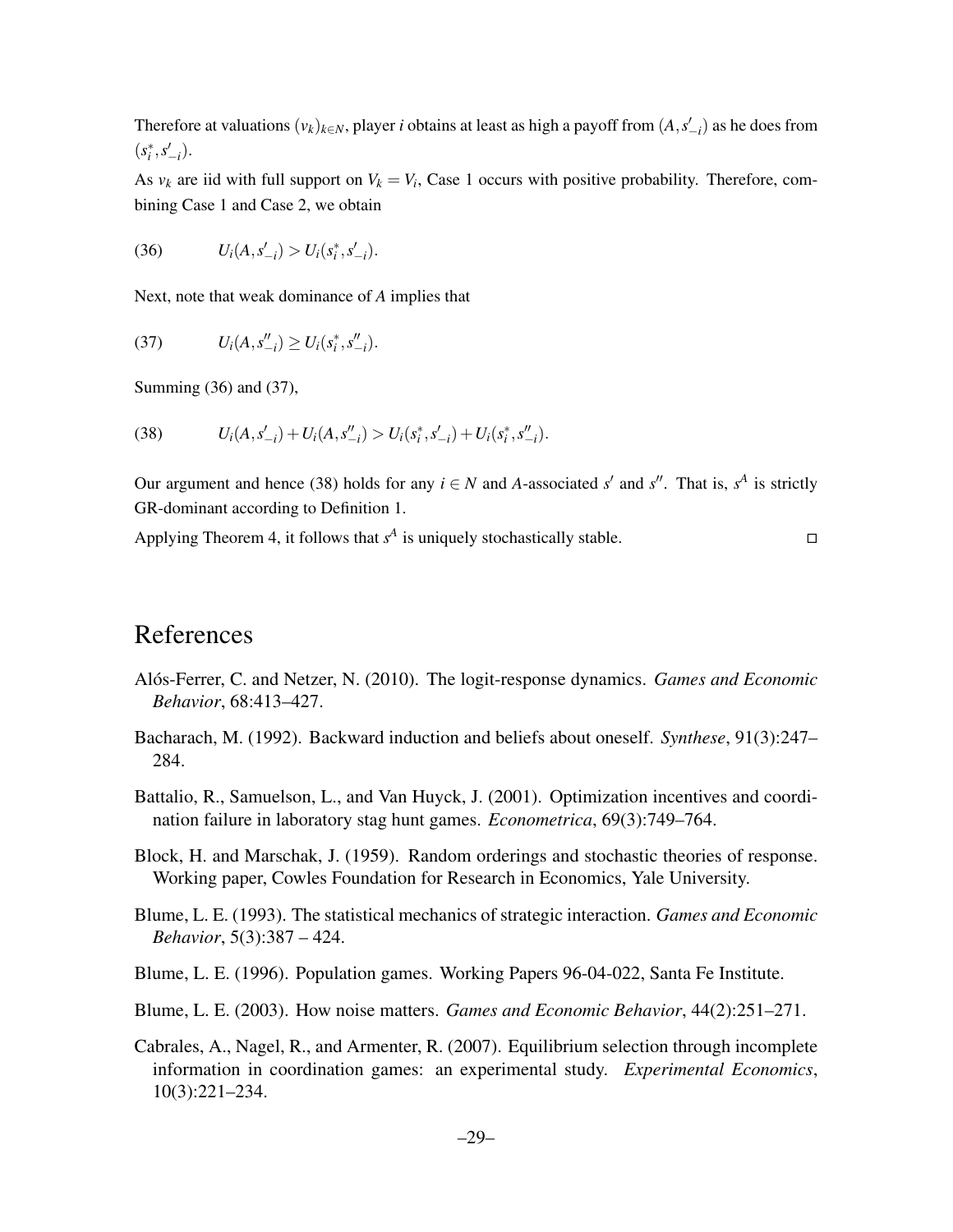- Conlisk, J. (1993a). Adaptation in games: Two solutions to the crawford puzzle. *Journal of Economic Behavior & Organization*, 22(1):25–50.
- Conlisk, J. (1993b). Adaptive tactics in games: Further solutions to the crawford puzzle. *Journal of Economic Behavior & Organization*, 22(1):51–68.
- Cox, D. R. (1958). The regression analysis of binary sequences. *Journal of the Royal Statistical Society. Series B (Methodological)*, pages 215–242.
- Crawford, V. (2007). Modeling behavior in novel strategic situations via level-k thinking. Conference slides - North American Economic Science Association Meetings.
- Crawford, V. P. (1974). Learning the optimal strategy in a zero-sum game. *Econometrica: Journal of the Econometric Society*, pages 885–891.
- Crawford, V. P. (2019). Experiments on cognition, communication, coordination, and cooperation in relationships.
- Duffy, J. and Nagel, R. (1997). On the robustness of behaviour in experimental 'beauty contest'games. *The Economic Journal*, 107(445):1684–1700.
- Foster, D. and Young, H. P. (1990). Stochastic evolutionary game dynamics. *Theoretical Population Biology*, 38:219–232.
- Geanakoplos, J. and Gray, L. (1991). When seeing further is not seeing better. *Bulletin of the Santa Fe Institute*, 6(2):1–6.
- Gill, D. and Prowse, V. (2016). Cognitive ability, character skills, and learning to play equilibrium: A level-k analysis. *Journal of Political Economy*, 124(6):1619–1676.
- Goeree, J. K. and Holt, C. A. (2004). A model of noisy introspection. *Games and Economic Behavior*, 46(2):365–382.
- Harsanyi, J. C. and Selten, R. (1988). A general theory of equilibrium selection in games. *MIT Press Books*, 1.
- Heinemann, F., Nagel, R., and Ockenfels, P. (2004). The theory of global games on test: experimental analysis of coordination games with public and private information. *Econometrica*, 72(5):1583–1599.
- Heller, Y. (2015). Three steps ahead. *Theoretical Economics*, 10(1):203–241.
- Ho, T.-H. and Su, X. (2013). A dynamic level-k model in sequential games. *Management Science*, 59(2):452–469.
- Hwang, S.-H., Lim, W., Neary, P., and Newton, J. (2018). Conventional contracts, intentional behavior and logit choice: Equality without symmetry. *Games and Economic Behavior*, 110:273 – 294.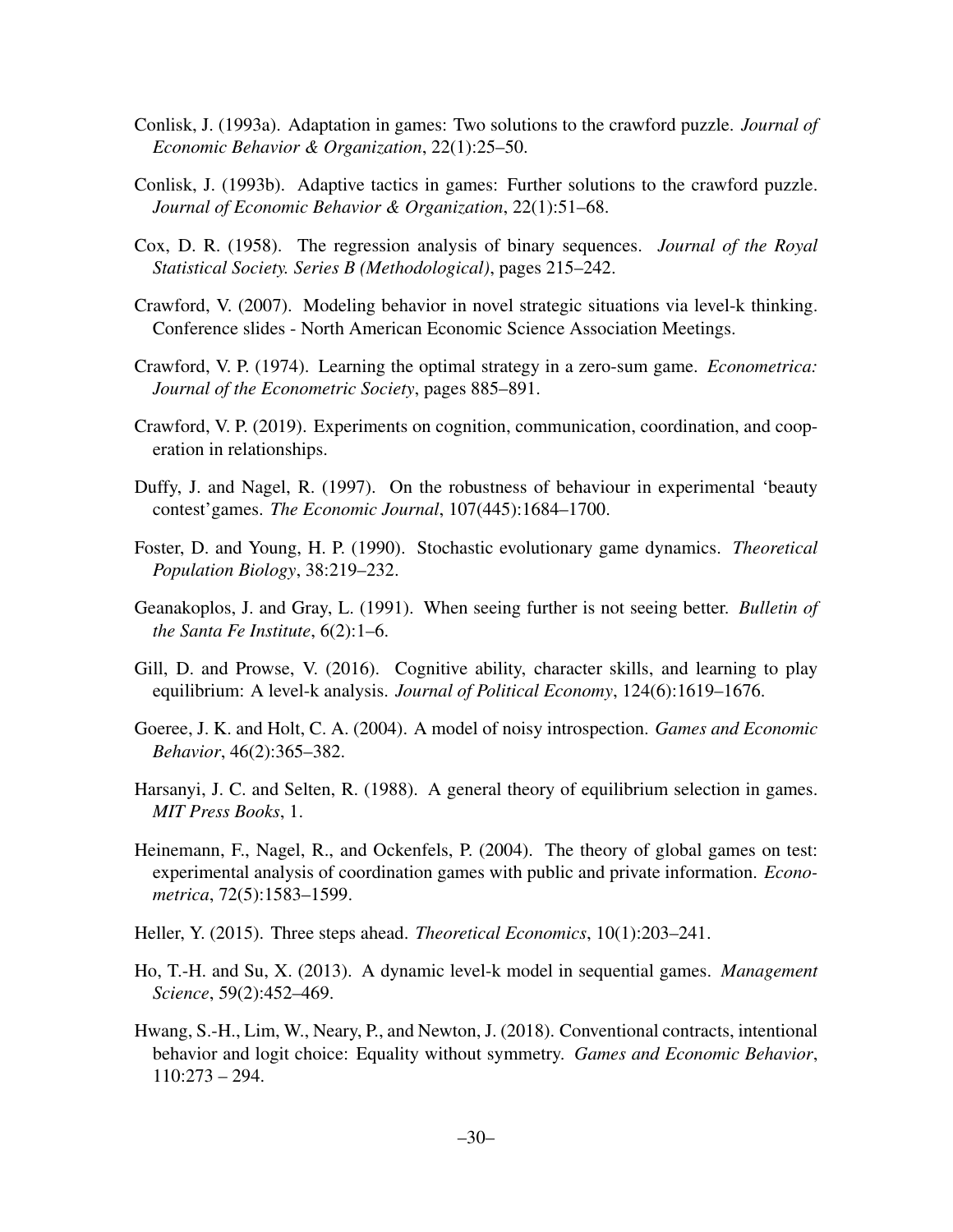- Iijima, R. (2015). Iterated generalized half-dominance and global game selection. *Journal of Economic Theory*, 159:120–136.
- Kandori, M., Mailath, G. J., and Rob, R. (1993). Learning, mutation, and long run equilibria in games. *Econometrica*, 61(1):29–56.
- Khan, A. and Peeters, R. (2014). Cognitive hierarchies in adaptive play. *International Journal of Game Theory*, 43(4):903–924.
- Lim, W. and Neary, P. R. (2016). An experimental investigation of stochastic adjustment dynamics. *Games and Economic Behavior*, 100:208–219.
- Mäs, M. and Nax, H. H. (2016). A behavioral study of "noise" in coordination games. *Journal of Economic Theory*, 162:195–208.
- Matros, A. (2003). Clever agents in adaptive learning. *Journal of Economic Theory*, 111(1):110–124.
- Mohlin, E. (2012). Evolution of theories of mind. *Games and Economic Behavior*, 75(1):299–318.
- Morris, S., Rob, R., and Shin, H. S. (1995). *p*-dominance and belief potential. *Econometrica*, 63:145–157.
- Myatt, D. P. and Wallace, C. (2003). Sophisticated play by idiosyncratic agents. *Journal of Evolutionary Economics*, 13(3):319–345.
- Myerson, R. (1978). Refinements of the Nash equilibrium concept. *International Journal of Game Theory*, 7:73–80.
- Nagel, R. (1995). Unraveling in guessing games: An experimental study. *American Economic Review*, 85(5):1313–1326.
- Nash, J. F. (1950). Equilibrium points in n-person games. *Proceedings of the National Academy of Sciences*, 36(1):48–49.
- Newton, J. (2017). Shared intentions: The evolution of collaboration. *Games and Economic Behavior*, 104:517 – 534.
- Newton, J. (2018). Evolutionary game theory: A renaissance. *Games*, 9(2):31.
- Newton, J. (2019). Combining strictly asymmetric choice rules. SSRN Working Paper Series 3433736.
- Newton, J. (2020). Conventions under heterogeneous behavioural rules. *Review of Economic Studies*, (https://doi.org/10.1093/restud/rdaa063).
- Peski, M. (2010). Generalized risk-dominance and asymmetric dynamics. *Journal of Economic Theory*, 145(1):216 – 248.